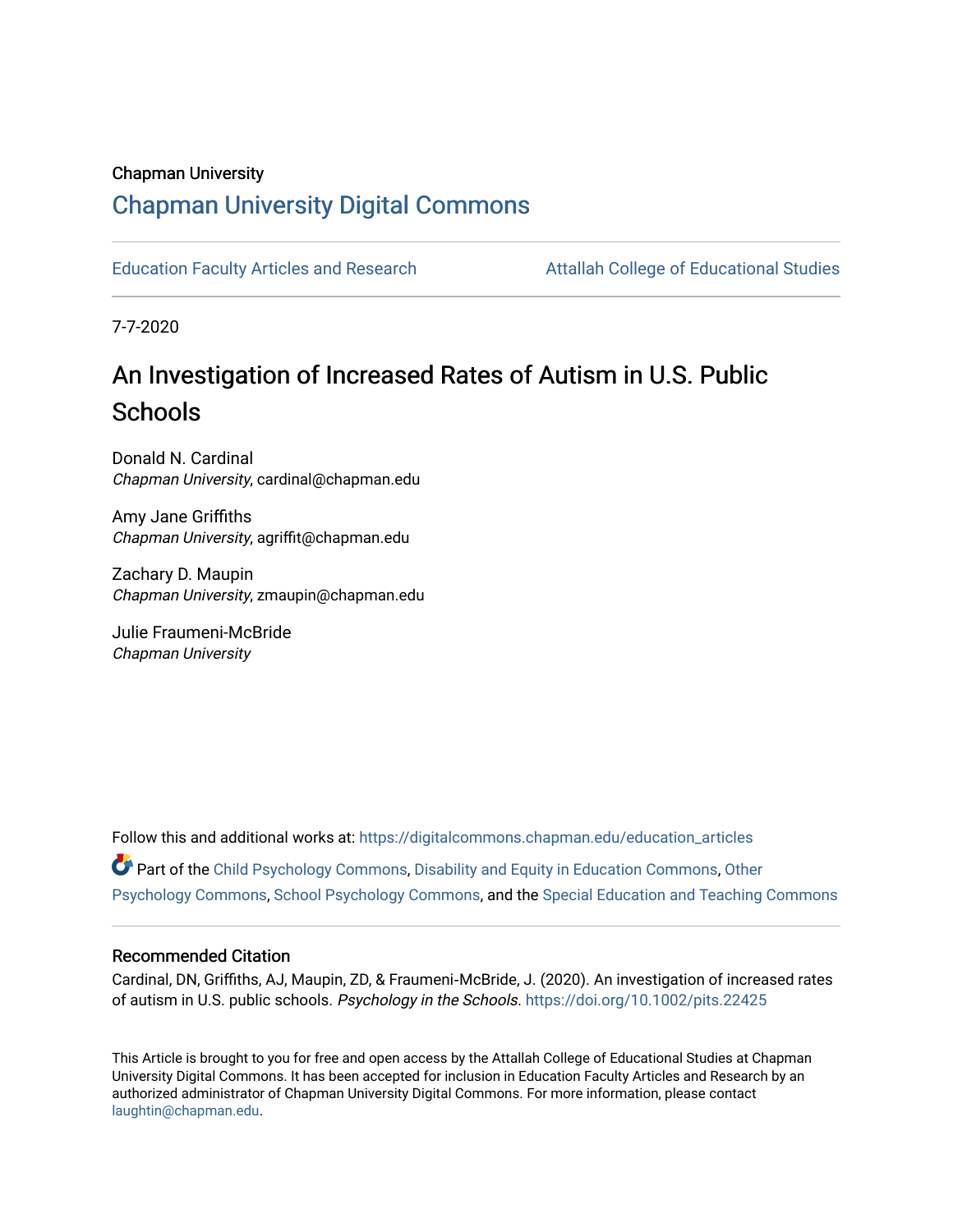# **Comments**

This is the accepted version of the following article:

Cardinal, DN, Griffiths, AJ, Maupin, ZD, & Fraumeni‐McBride, J. (2020). An investigation of increased rates of autism in U.S. public schools. Psychology in the Schools.

which has been published in final form at <https://doi.org/10.1002/pits.22425>. This article may be used for non-commercial purposes in accordance with [Wiley Terms and Conditions for Self-Archiving](http://olabout.wiley.com/WileyCDA/Section/id-820227.html#terms).

Copyright Wiley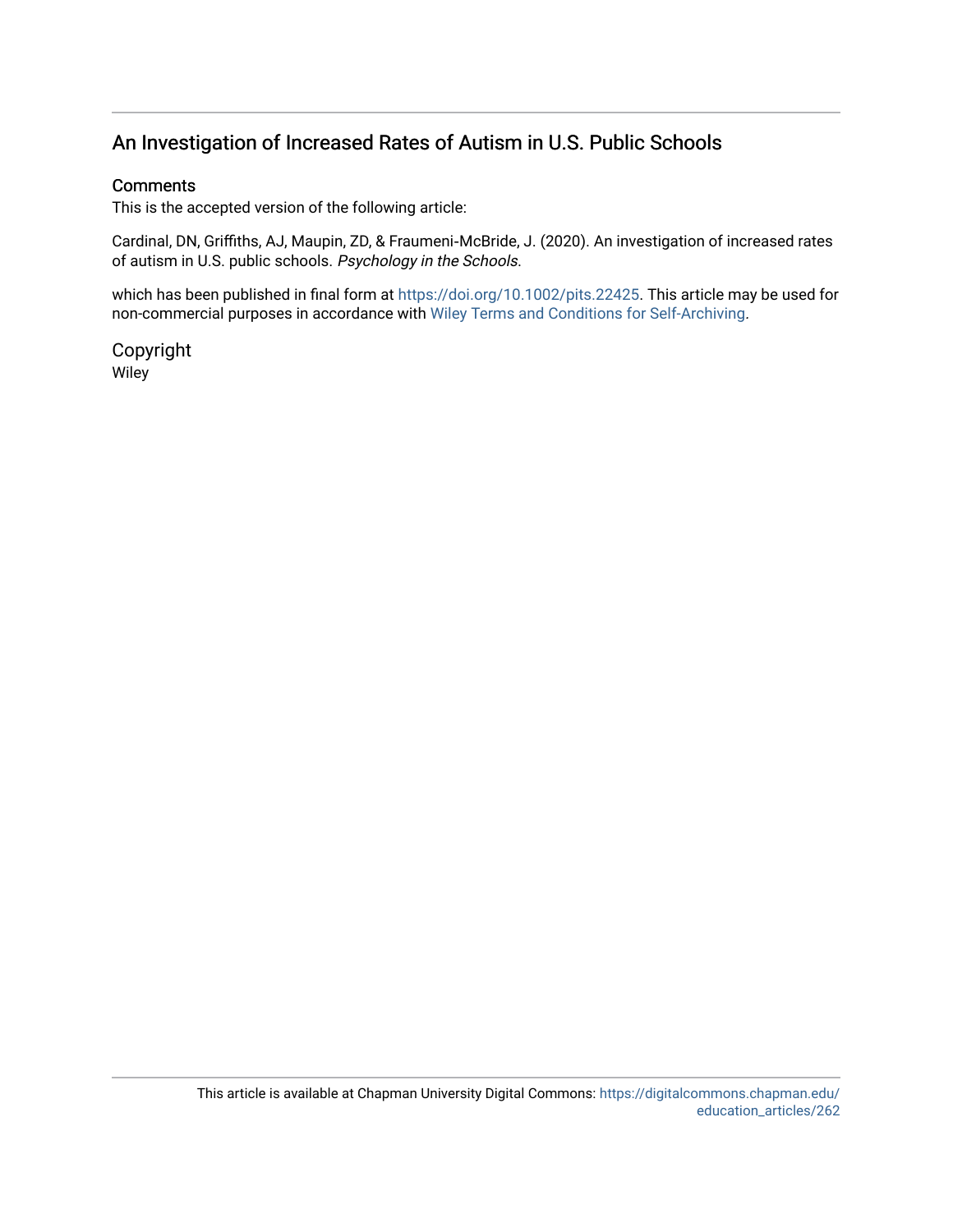Donald N. Cardinal<sup>1,2</sup>, Amy Jane Griffiths<sup>2</sup>, Zachary D. Maupin<sup>2</sup>, and Julie Fraumeni-McBride<sup>2</sup>

<sup>1</sup>Thompson Policy Institute in Disability, Chapman University

<sup>2</sup>Attallah College of Educational Studies, Chapman University

#### **Author Note**

Donald N. Cardinal<https://orcid.org/0000-0002-5632-2784> Amy Jane Griffiths <http://orcid.org/0000-0002-8486-0934> Zachary D. Maupin<https://orcid.org/0000-0002-8675-6137> Julie Fraumeni-McBride <https://orcid.org/0000-0001-7605-8389> On behalf of all authors, the corresponding author states that there is no conflict of

interest.

Correspondence concerning this article should be addressed to Donald N. Cardinal,

Attallah College of Educational Studies, Chapman University, One University Drive, Orange,

CA 92866, E-mail: cardinal@chapman.edu.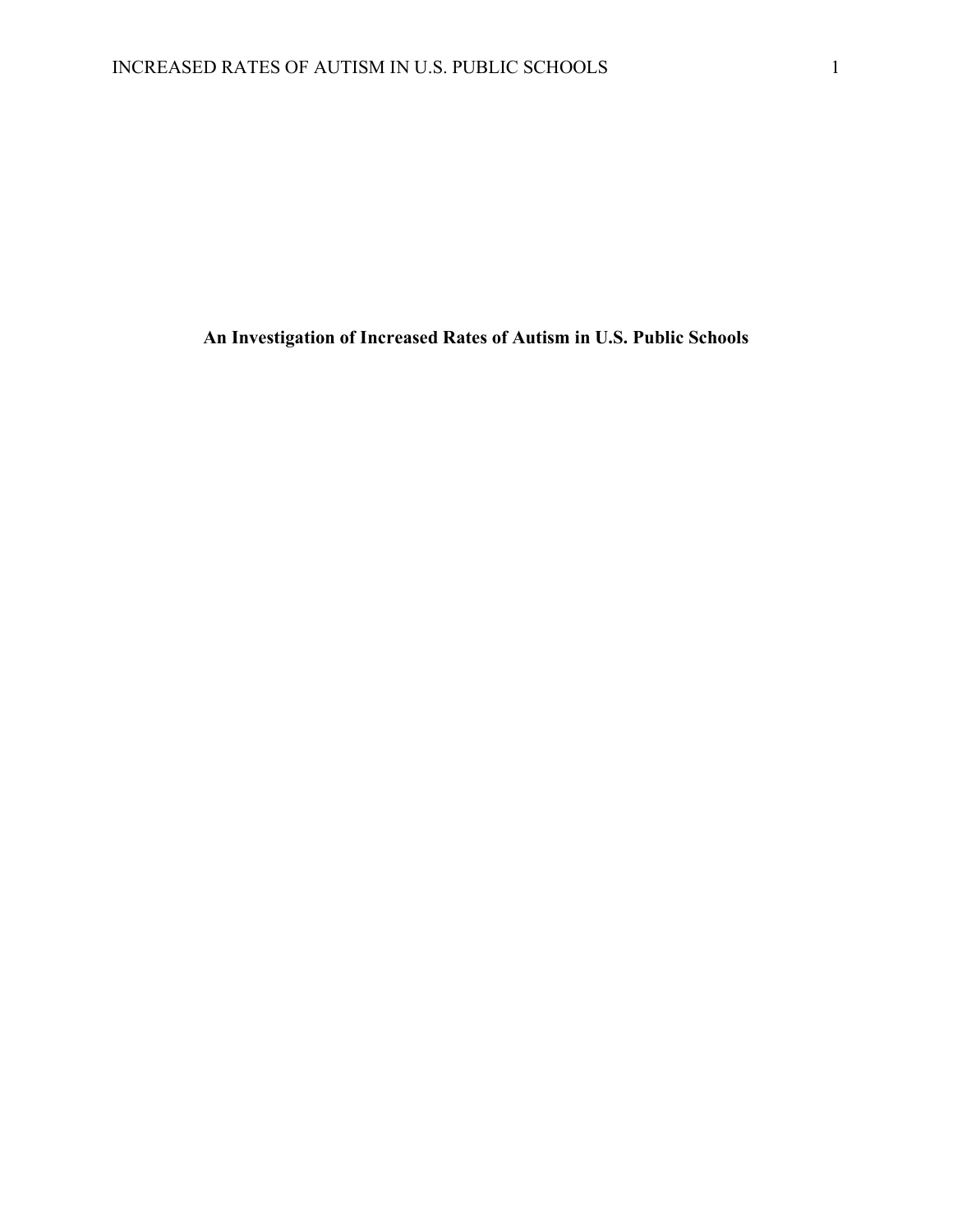### **Abstract**

This study is intended to enhance our understanding of the dramatic increase in autism prevalence rates across the United States. A robust national and multi-state sample of children and youth (5 to 22 years of age) was gathered and analyzed, using visual and statistical analysis of autism eligibility over a 15- to 17-year period. Although the impact of environmental or genetic influences cannot be entirely ruled out, we identified significant shifts in eligibility trends that substantially contribute to the remarkable increase in autism prevalence. Assessment procedures and criteria for autism have sustained an indelible influence from this diagnostic migration, which has had a lasting impact on public schools. We use this information to provide meaningful implications for practicing psychology in the schools.

*Keywords:* autism eligibility, autism prevalence, diagnostic migration, legal/policy issues, special education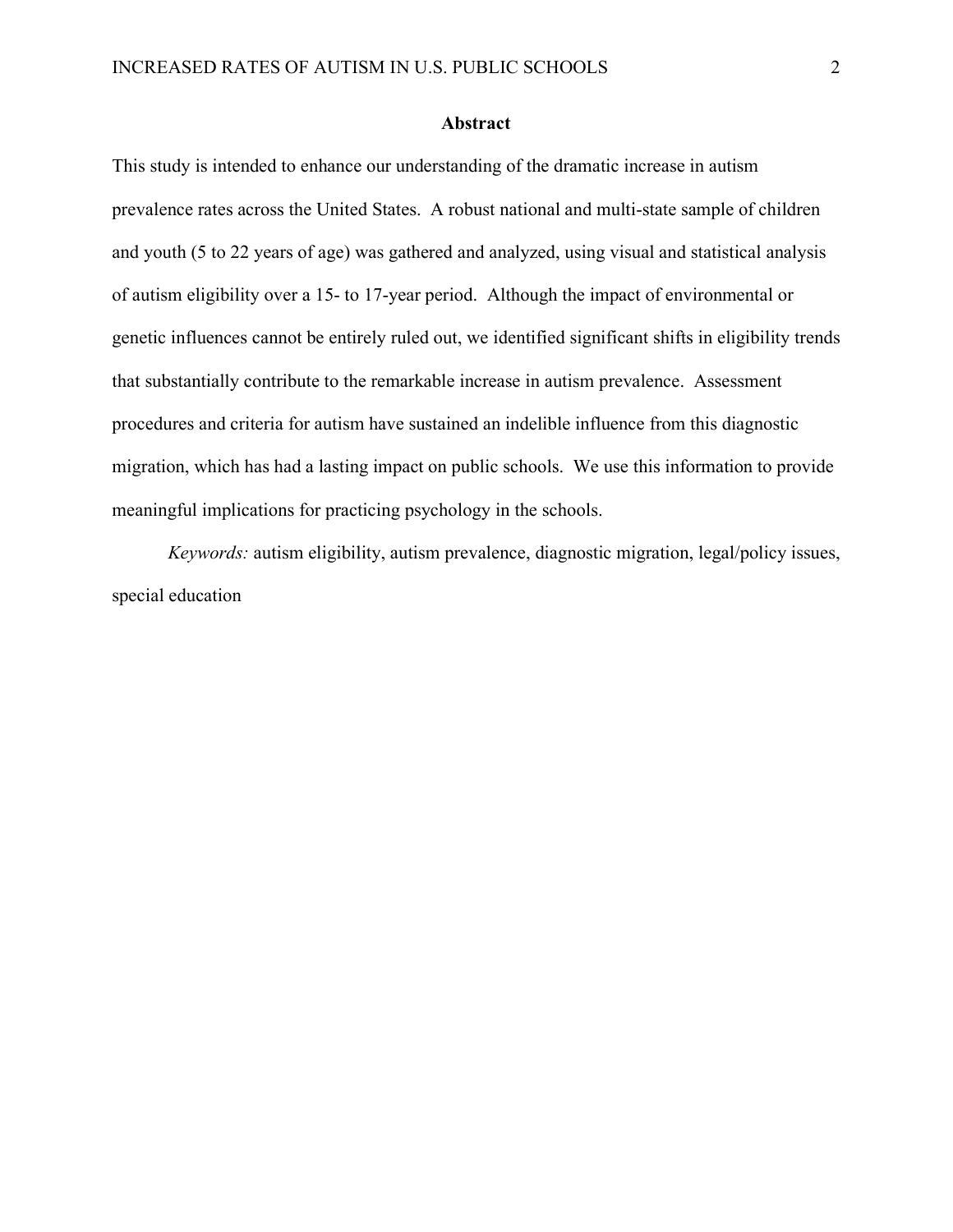A substantial increase in the identification rates of autism spectrum disorder (ASD) in the United States and many countries around the world warrants further attention and consideration. The process of effectively establishing and analyzing prevalence data is critical to guide and inform research and practice in schools. According to the 2014 Centers for Disease Control and Prevention (CDC) Autism and Developmental Disabilities Monitoring (ADDM) longitudinal study, prevalence rates of autism were 1 in 59 children aged 8 years (Baio et al., 2018). These estimates are considerably higher than the previously reported estimates from the ADDM network of 1 in 150 (2000–2002) and 1 in 68 (2010–2012) in children aged 8 years.

Consistencies across the increasing prevalence rates of ASD include higher male-tofemale ratios of identification (4.5:1), the median age at ASD diagnosis (50-56 months), and the number of comprehensive developmental evaluations conducted by age 3 (43–46%). Although the increase in ASD rates occurs consistently across race/ethnicity and socioeconomic status, the level of increase varies and has some disproportionalities (Baio et al., 2018), which will be discussed throughout this paper. The initial remarkable difference in ASD rates between the 2002 and 2012 data represents a twofold increase in autism prevalence rates, leading investigations of ASD to center on the cause of this steep increase (Kuehn, 2012; Lange, 2012; Lin et al., 2011; Liu & Bearman, 2015; Merrick et al., 2004; Miller et al., 2013).

Investigations of prevalence that rely on assumptions about the causes of autism has created confusion (Lin et al., 2011; Liu & Bearman, 2015) between the cause of autism and the reasons for the remarkable increase in prevalence*.* A focus on the cause is often seen in the medical community, as most research on autism etiology is rooted in a neurological explanation, notwithstanding the authenticity of the claims of environmental influences. Although, in recent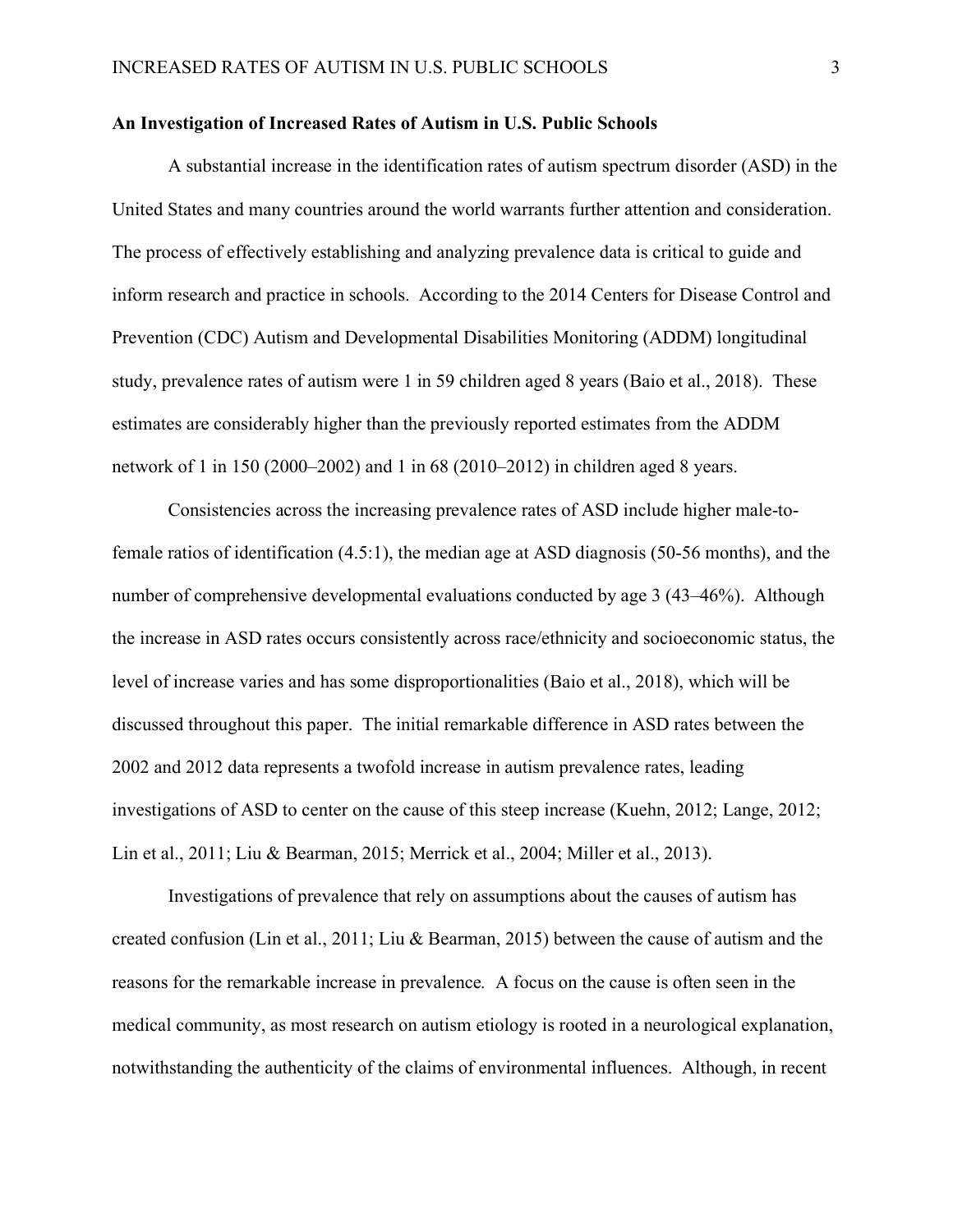years we understand much more about the causes of autism, we do not have a comprehensive explanation. We do know, however, that autism is not distinguished by one major characteristic but, rather, a cluster of symptoms that can be difficult to identify and group (Ben-Itzchak & Zachor, 2019).

Although the research mentioned above provides a context for understanding the complex interplay between the etiology and prevalence of autism, our research seeks to better understand the rise in prevalence rates of autism and its impact on school psychology practices. To better understand the scope of this issue, we review the history of autism classification, prevalence, and changes in diagnosis and eligibility for services. We contend that a better understanding of autism prevalence can be achieved by analyzing prevalence data and comparing it to changes and trends in areas of eligibility. School psychologists serve as witnesses to this increase in prevalence and its overall impact on and implications for everyday practices. Thus, we conclude this paper with guidance and practical implications for school psychologists. We begin with the diagnostic history of autism as related to eligibility for services.

#### **History of Diagnostic Classification and Eligibility**

In the 1960s, autism was thought to be a severe condition accompanied by intellectual disability, at which time prevalence was believed to be around 1 in 2,000 (Gillberg & Wing, 1999). During that period, the American Psychiatric Association (APA) did not formally recognize autism. In 1980, the APA published the third edition of the *Diagnostic and Statistical Manual of Mental Disorders* (DSM), which established diagnostic criteria for pervasive developmental disorder and infantile autism (APA, 1980). The APA revised the DSM in 1994 to include five subtypes of autism: autistic disorder, Asperger's disorder, pervasive developmental disorder-not otherwise specified, childhood disintegrative disorder, and Rett's disorder (APA,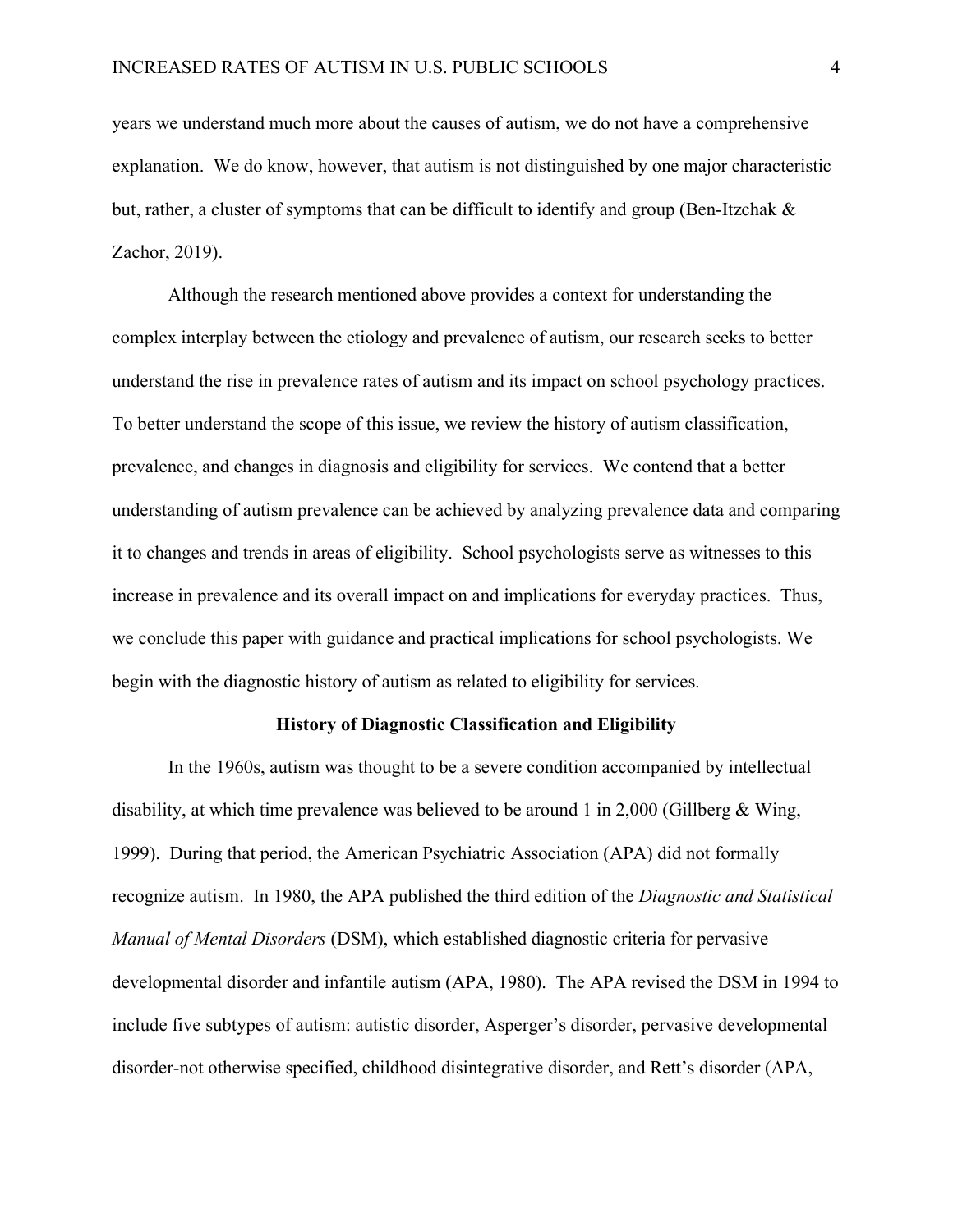1994). Most recently, in 2013, the APA published a fifth edition of the DSM, in which they redefined autism as a single disorder with a spectrum of severity and included updates to the diagnostic classification of autism (APA, 2013).

Much like the DSM, autism has experienced changes in terms of students' eligibility for educational services. In 1975, Public Law (P.L.) 94-142, the Education for All Handicapped Children Act, was established to provide public education to students with disabilities. At this time, autism was subsumed under the classification of seriously emotionally disturbed, however students with related behaviors were often classified under other eligibility categories (Brock, 2006; Triano, 2000). Additionally, earlier students with autism were commonly classified with mental retardation (changed to intellectual disability in 2010; Zirkel, 2011). Among other changes following the 1990 transition of P.L. 94-142 into the Individuals with Disabilities Education Act (IDEA), autism was designated as its own independent category. Further revisions to IDEA have involved minimal alterations with regard to autism eligibility; however, the procedures and criteria vary across each state (Barton et al., 2016). A primary difference from the DSM criteria for autism is IDEA's requirement for behaviors to adversely affect educational performance; thus, students with a diagnosis of autism may not require special education (Dahle, 2003).

The periodic changes to these diagnostic criteria, however, do not always translate into practice as quickly as necessary to stay current with these criteria. For this reason, considering clinical diagnoses recorded over time without knowing the details of the reported behavior and symptoms may be misleading in terms of our understanding of autism (Barbaresi et al., 2009; Kočovská et al., 2012). Researchers have expressed concern about the methods used to evaluate autism prevalence due to the changes in criteria over time (Schieve et al., 2012). As such, a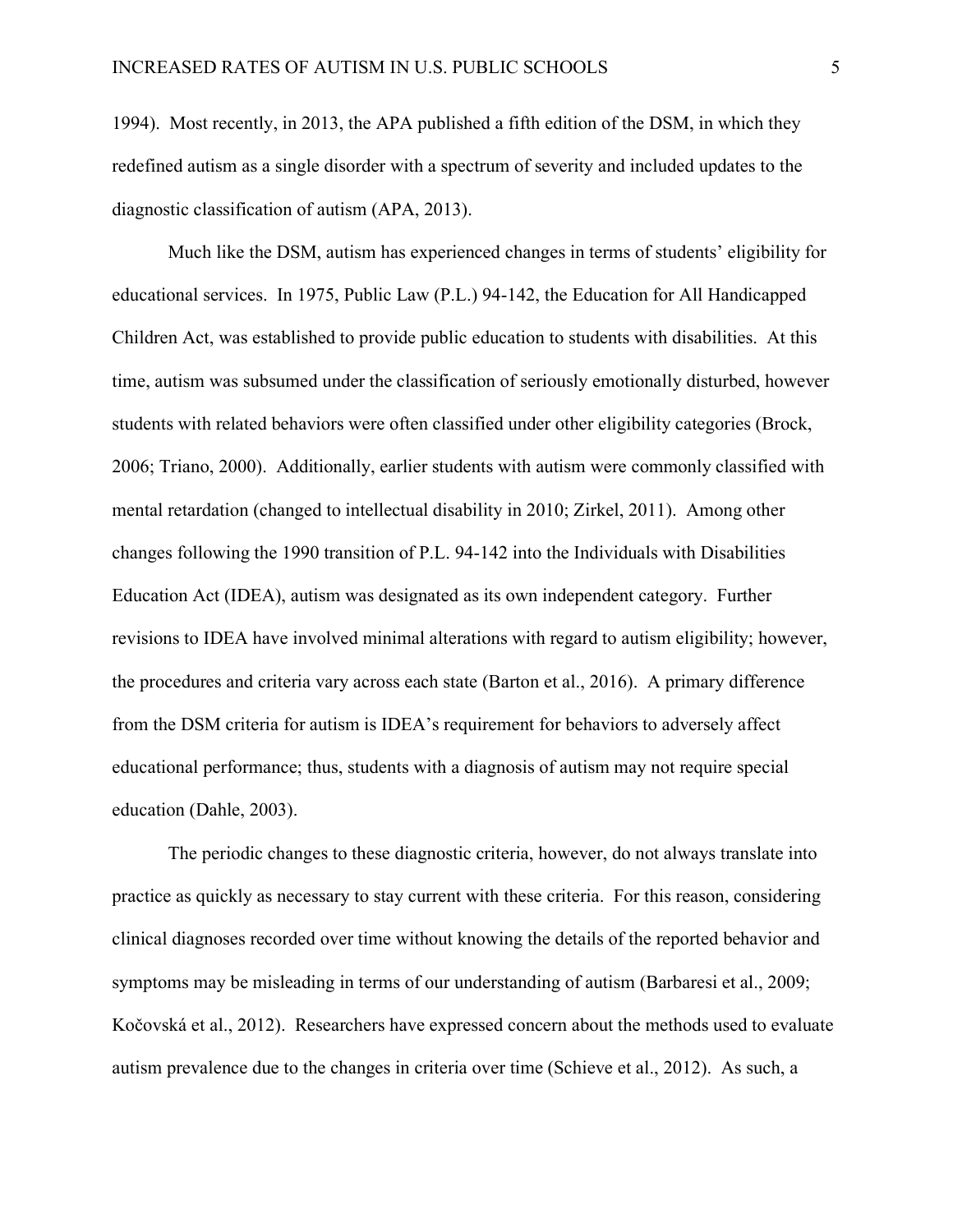review of data related to school eligibility may provide a more comprehensive picture of the increase in prevalence. Specifically, eligibility may provide a more stable measure that reflects the needs of students in school systems, as the factor that determines eligibility has not changed (i.e., whether symptoms adversely affect educational performance).

When reviewing these data, however, we must consider the complexities behind diagnostic or eligibility determinations. For example, there is no specific protocol for identifying ASD. Professionals use a variety of assessment tools and approaches, which can result in different diagnostic and eligibility decisions. Furthermore, although school psychologists make a recommendation for eligibility based on their assessment data, the final eligibility determination is made by the Individualized Education Plan team, comprised of qualified school professionals and the parent (20 USC § 1400, 2004). As our focus is on autism prevalence, rather than etiology (i.e., cause), we highlight the research that attempts to understand the change in autism prevalence in recent years.

#### **Autism Prevalence**

Without question, the rate of autism diagnosis has experienced an unprecedented increase. The most cited source of autism prevalence is a series of study outcomes funded by the CDC. The CDC's ADDM study was updated in 2014 and concluded that the rate of autism prevalence is 1 in 59 in a U.S. sample of 8-year-olds (Baio et al., 2018). The 2014 CDC's ADDM study results indicate an increase in autism prevalence after being unchanged at 1 in 68 for the previous four years. The National Center for Health Statistics in 2015 reported an even more distributing rate of 1 in 45, and another CDC-funded study reported that 1 in 50 children, age 8 years, have the diagnosis of autism (Christensen et al., 2016).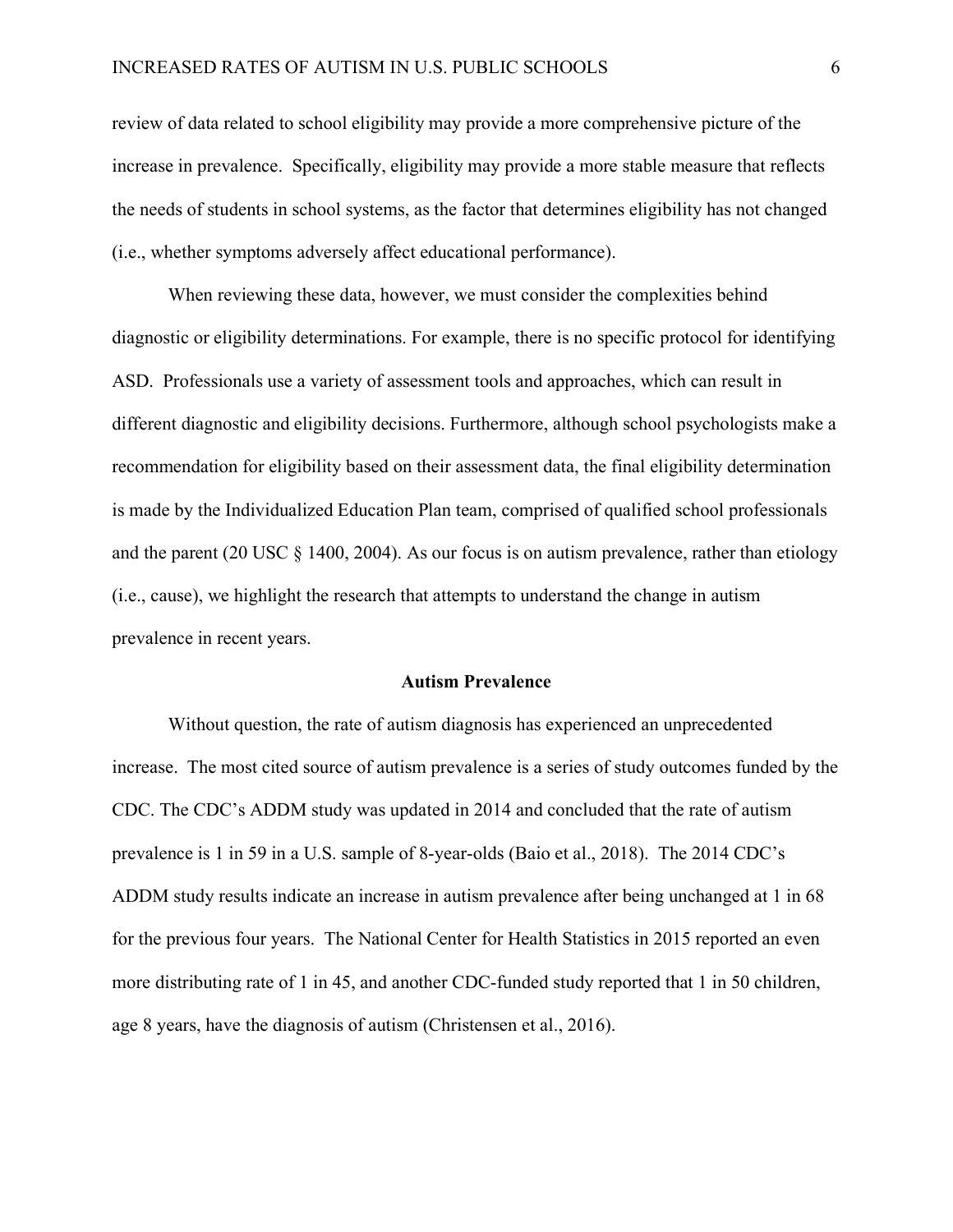Estimations of prevalence often neglect the discrepancy that occurs across settings (e.g., community clinics versus schools). Yeargin-Allsopp and colleagues (2003) found that 18% of children in their sample (3 to 10 years of age), with a medical diagnosis of autism, had not been identified in special education by their local education agency. Similarly, Brock (2006), who considered data from 46 states, found that identification rates for students with autism ranged from 1 in 933 to 1 in 101. The investigator suggested these rates indicate substantial differences in criteria across state agencies. This discrepancy in identification highlights differences in practice and has implications for prevalence considerations of autism.

Despite the substantial increase in overall autism identification, its prevalence is not equally distributed across cultural or demographic variables. Black, Hispanic, and Indian/Alaskan native children have previously been much less likely to be identified as having autism than are White non-Hispanic children (Sullivan, 2013). These disparities may be due to a reluctance among professionals to identify students faced with cultural or linguistic variables as having autism. This reluctance also may be due to a readiness to consider intellectual disability (ID) eligibility criteria instead of autism (Brock, 2006; Sullivan, 2013). Moreover, the development of considering autism as a spectrum disorder, with relative degrees of symptoms and impact, is also suspected to contribute to misclassification by identifying students with less symptom severity under different eligibility categories (e.g., SLD) (Brock, 2006).

Broader concerns involve many clinicians' struggle to distinguish autism from other developmental delays (Worley et al., 2011). Research in community-based healthcare settings has found sparse alignment across practitioners in diagnostic validity and assessment procedures (Williams et al., 2009). We find similar issues in schools; for example, an analysis of 402 school psychologists indicated that less than 25% upheld established evidence-based assessment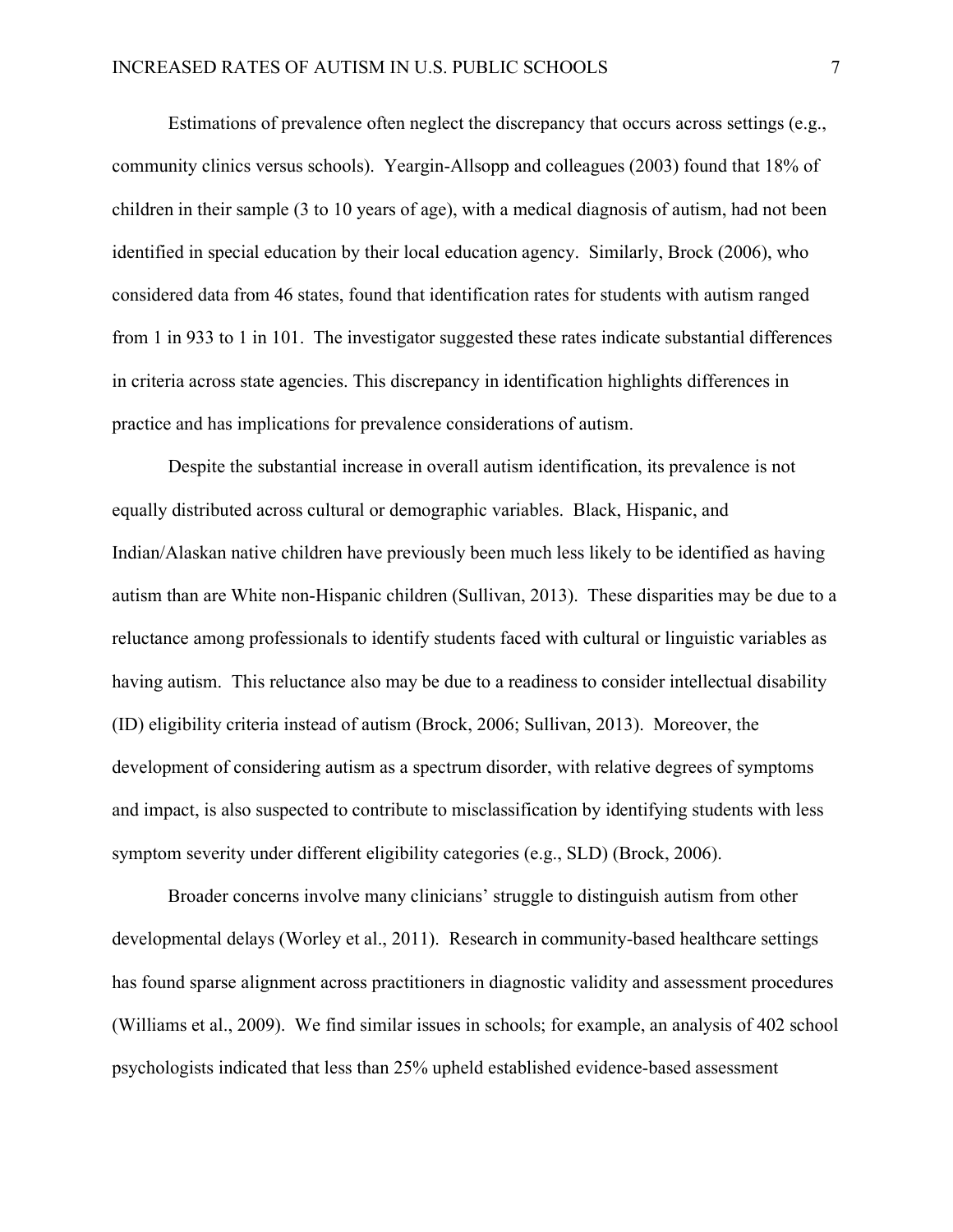methods (Aiello et al., 2017). Of school psychologists surveyed in 2004, 95% reported an increase of students with autism symptoms referred for assessment on their caseload, indicating a need for further guidance for identification procedures (Kohrt, 2004).

Despite differences in rates of prevalence, there is agreement that rates of autism are on the rise and that it is crucial to understand the cause of this rise. Researchers have offered an explanation—that there has been a shift in diagnostic assignment rather than an increase in disability overall. Several terms or phrases characterize this diagnostic shift, including "diagnostic substitution" (Coo et al., 2008; Croen et al. 2002), "difference in case identification methods" (Parner et al., 2011), "wider diagnostic criteria" (Weintraub, 2011), "diagnostic criteria and methods of ascertainment" (Kielinen et al., 2000), "broadening of the criteria themselves or the *interpretation* of the criteria" (Miller et al., 2013), "increased awareness and diagnostics" (Idring et al., 2015), "internal measurement effects" (Schieve et al., 2012), "clinical diagnosis vs. research identified diagnosis" (Barbaresi et al., 2009), "considerable variability as regards to diagnostic sub-groupings" (Kočovská et al., 2012), "diagnostic recategorization from frequently comorbid features such as ID [intellectual disability]" (Polyak et al., 2015), and "changing rates of ASD and its impact on the prevalence of other disabilities, ID, and learning disabilities" (van Bakel et al., 2015). Researchers suggest that the increase in autism prevalence has more to do with how practitioners identify autism during an evaluation, perhaps due to greater awareness and broader diagnostic criteria for autism, than to an actual increase in prevalence (Coo et al., 2008; Croen et al., 2002; Fombonne, 2003; Idring et al., 2015; Johnson et al., 2012; Kielinen et al., 2000; Lin et al., 2011; Miller et al., 2013; Neik et al., 2014; Schieve et al., 2012; Weintraub, 2011).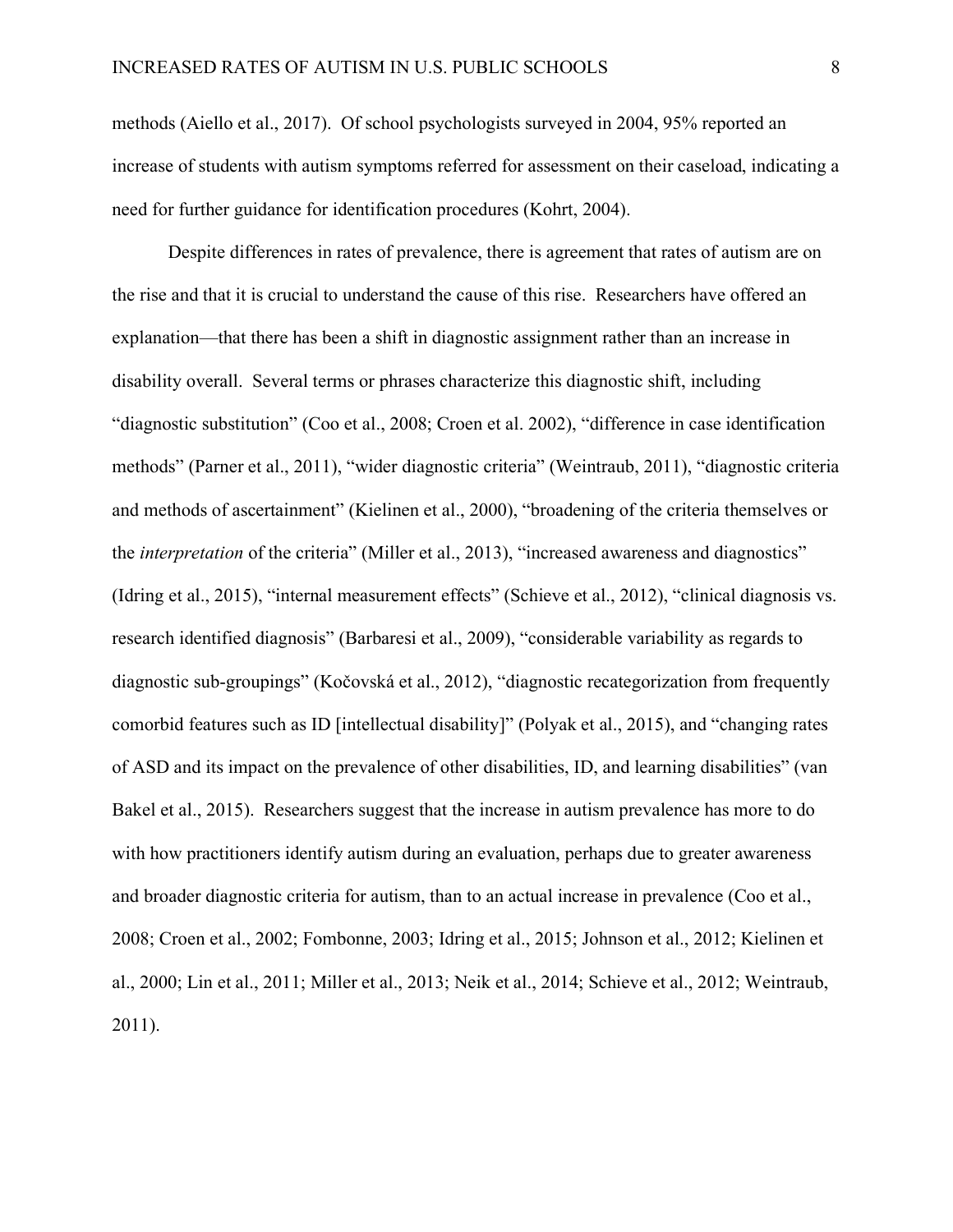We attempt to better understand the reasons for the remarkable increase in autism prevalence in the public schools and make a significant contribution to the literature. First, our study includes a robust national and multi-state sample, many times the size of the CDC's ADDM study. Second, we include children from 5 to 22 years old, whereas the CDC's ADDM study relies only on 8-year-old children. Third, our research compares national data with data from six states both to affirm the national data and to detect state-specific anomalies that are otherwise hidden in a national-only analysis. Fourth, we empirically analyze the patterns of eligibility of autism over the recent 15- to 17-year period, encompassing over 10 million eligibility designations across the United States.

### **Method**

### **Data Selection**

This investigation used data from two sources. National data were gathered from the National Center for Education Statistics (NCES) for students 6 through 21 years of age for the years 2000–2001 to 2014–2015. State data were for the same population for the years 1999– 2000 to 2014–2015, the most current data available at the time of this investigation. State data were gathered individually from each state's publicly available database through their online websites. When needed, we made direct calls to the state's office that oversees these data for clarification of data formatting. In our analysis, we use 15 years of data in our national sample and 17 years of data in our state sample. All data use the same parameters, and the data are based on enrollment records of special education students as a requirement of IDEA. State departments of education report the individual eligibility category for every student who receives services via an individualized education program (IEP). These data cover the 13 federally identified eligibility categories (Table 1).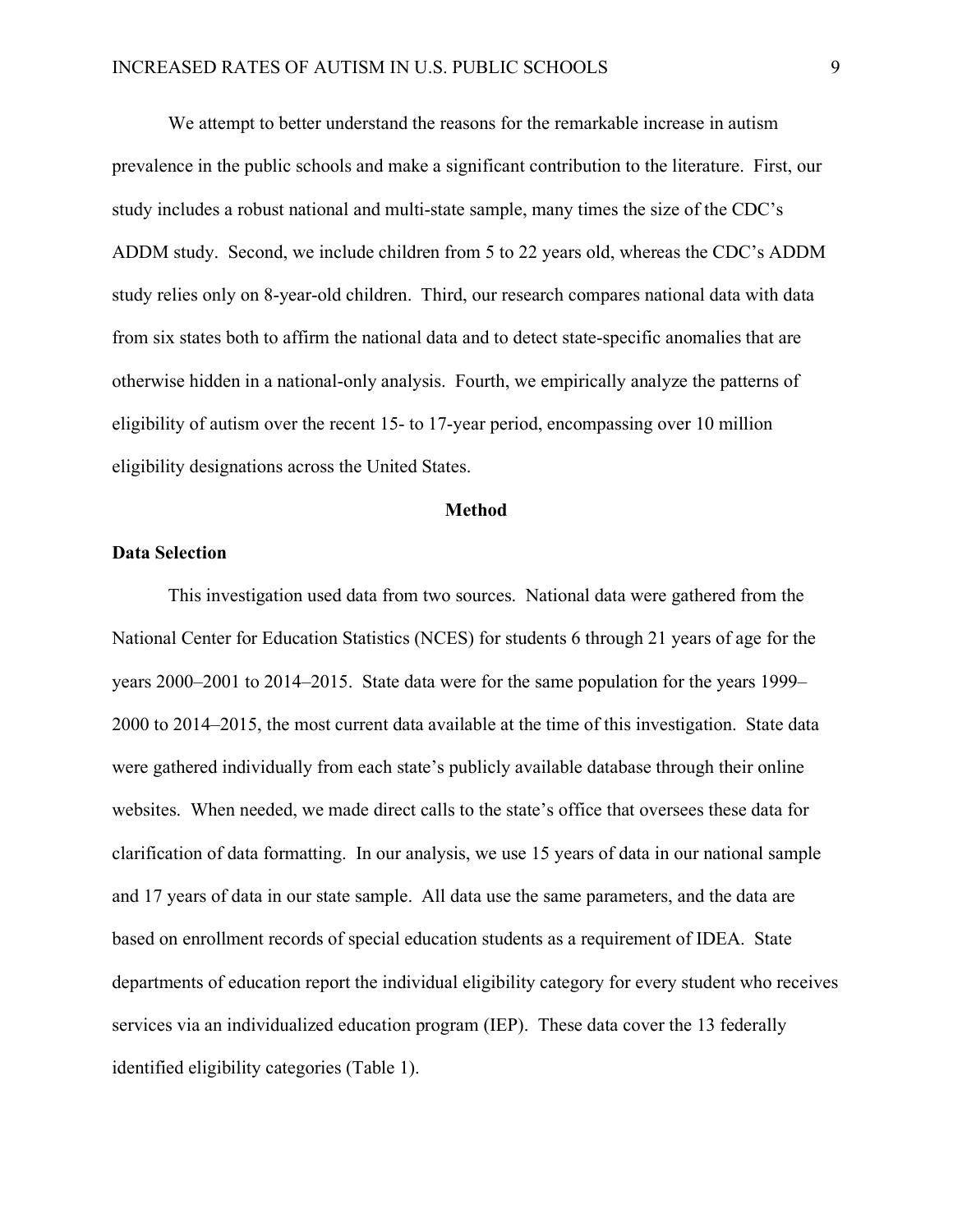# [Insert Table 1 about here]

Our data-gathering methods allowed for consistency of definition and reporting across state and national data sources (we note minor exceptions in the Anomalies of Reported Data section). The disability categories listed in IDEA are autism, deaf-blindness, deafness, emotional disturbance, hearing impairment, intellectual disability (formerly mental retardation), multiple disabilities, orthopedic impairment, other health impairment, specific learning disability, speech or language impairment, traumatic brain injury, or visual impairment (including blindness). Although eligibility and diagnostic criteria are frequently similar, the data from the two should not be confused. Eligibility criteria include the assumption that the disability interferes with the educational process, and, thus, the individual requires appropriate services to access his or her education. Consequently, eligibility data often indicate a slightly lower prevalence rate than do diagnostic data, as eligibility data have one additional component to satisfy. All data presented in this current study are eligibility data, as outlined in IDEA. State data were gathered from individual states, using their public data dashboards. When not available, data requests were submitted directly to state offices of education. In all cases, our requests were fully satisfied.

# **Anomalies of the Reported Data**

Because federal legislation drives the 13 reporting categories, data reporting across states and nationally was highly consistent. Two anomalies, however, were detected. Before 2005, Missouri reported separate categories for Language Impairment and Speech Impairment. For this study, we combine the two categories into one, favoring the standard federal eligibility category of Speech-Language Impairment (SLI). In addition, Colorado did not begin to report the Other Health Impaired (OHI) category until 2012. It appears that the OHI eligibility data were combined under Orthopedic Impairment (Physical Disabilities) before 2012. There was no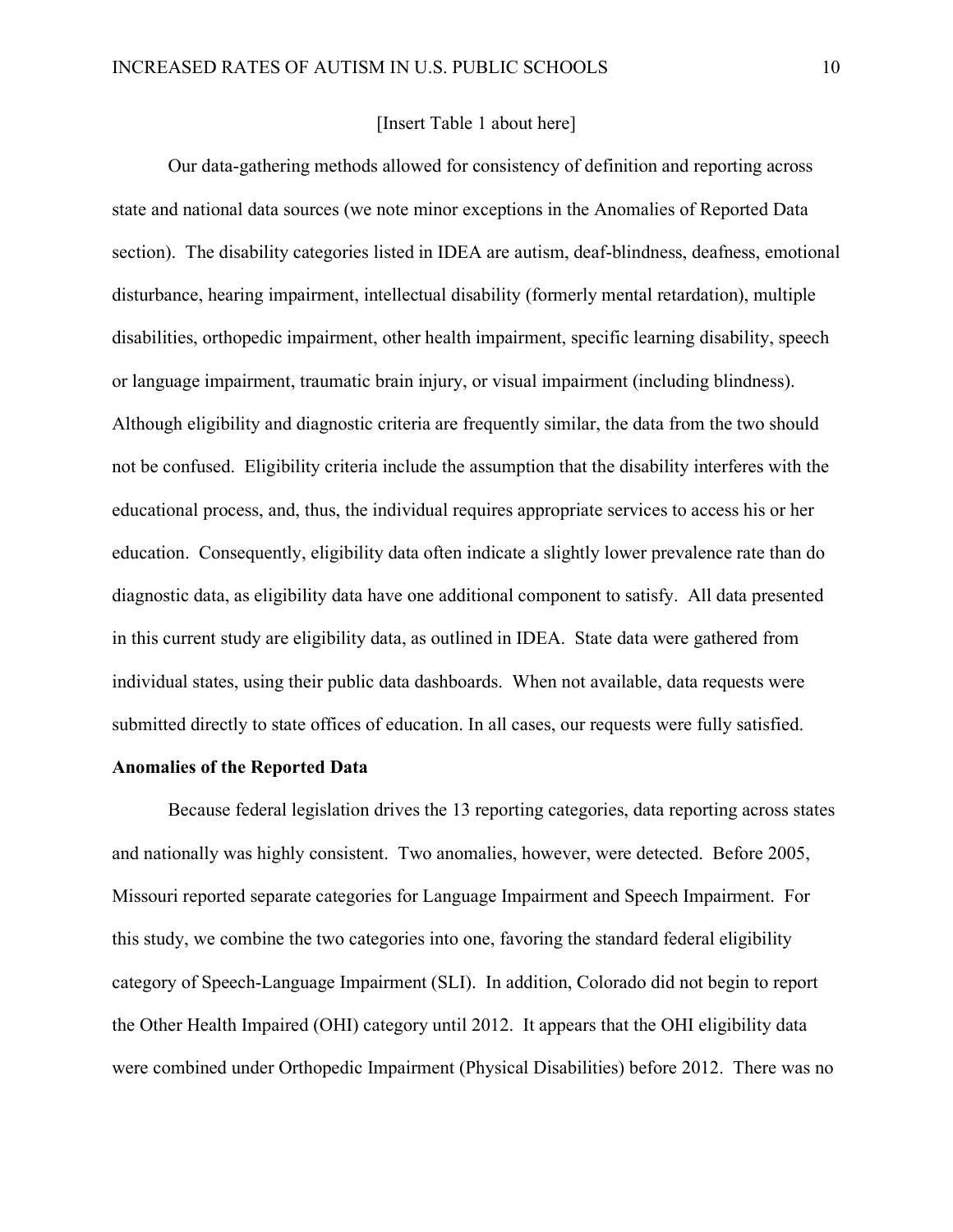correction for this anomaly; thus, one must view the OHI category in the Colorado data with this reporting variance in mind. Autism rates were not affected.

### **Six-State Sample**

The six-state sample represents approximately one-third of all special education student enrollment in the United States (34% based on 2013–2014). We were able to numerically combine these data across our multi-state sample, as federal eligibility regulations mandate reporting of these data across the same 13 disability categories. As noted above, Colorado did not report OHI eligibility until 2012. This reporting difference may have had an impact on two critical areas of analysis for this current study—autism and specific learning disability.

Table 2 presents the six states in the study along with their population rankings in the United States and within their respective geographical regions. The individual states were selected primarily for their size and significance within their U.S. region. A previous large-scale examination of prevalence used three of the six states. Specifically, the CDC's ADDM study also used data from the states of Colorado, Missouri, and Pennsylvania. The three highly populated states, California, Texas, and New York, were unique to this current study. This sampling technique was used to assess whether regional differences (the population size of the state and their location) existed that could not be detected when looking at composite national data alone.

#### [Insert Table 2 about here]

#### **Data Analysis**

First, we wanted to establish whether the actual growth of autism in schools was significantly higher than would be expected based on the special education population growth. That is, we wanted to determine whether the actual prevalence rates were due to something other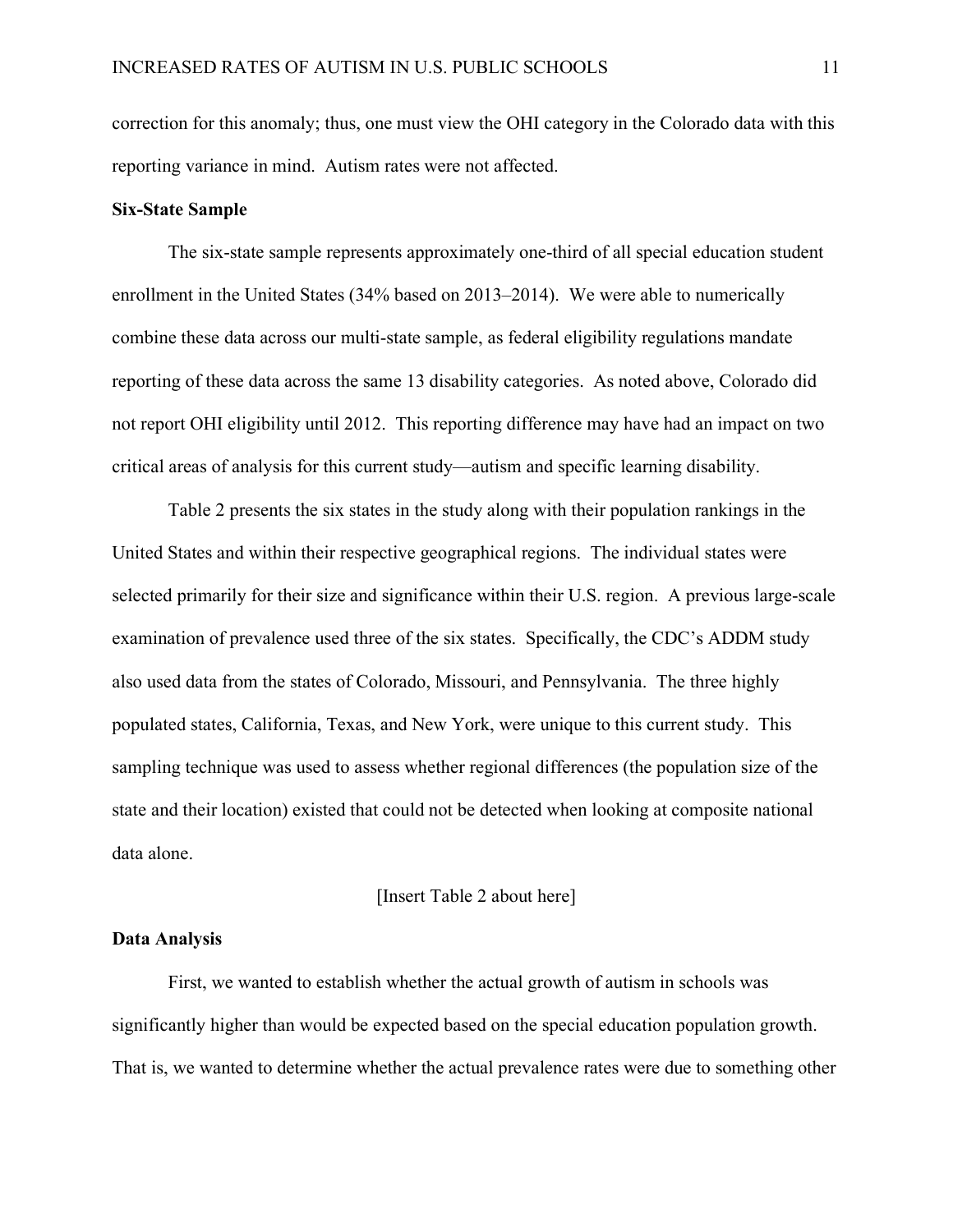than chance. To determine whether there is a significant difference between the means of the two related groups (national growth of autism and national growth of special education), we conducted a *t*-test analysis.

Second, we sought to determine the conditions that could account for the significant difference between the growth in autism and the overall special education enrollment. Here, we relied on both visual comparisons, using advanced ocularmetrics for trend analysis (Drew, 1983), and statistical correlation. According to Drew (1983), the advanced ocularmetric visual method is a technique in which covariates are controlled and evaluation data are presented graphically in a manner that makes sense to policymakers. In this case, we identified which disability categories could explain the significantly larger growth rate of autism (see Figure 1 for an example). Once we identified the suspect category, we used Pearson correlations to determine whether there was a significant relationship. If so, we determined the degree of relationship between the suspected condition and the rate of autism growth. We conducted a single-order correlational analysis of each suspect condition with the category of autism. The goal was to assess whether any of the suspected categories contributed to the increase in autism prevalence. Although we considered all 13 disability categories in the model, we eliminated the disability categories that showed relatively minor changes (<5%) over the time of the study. The reduced number of categories provided for a more manageable and meaningful set of categories. We viewed the eliminated categories as representing minor changes (increases and decreases) and, thus, were considered to have inconsequential predictive influence. This process left five disability categories for the analysis: Intellectual Disability (ID), Emotional Disturbance (ED), Specific Learning Disability (SLD), Other Health Impaired (OHI), and Autism (AUT).

[Insert Figure 1 about here]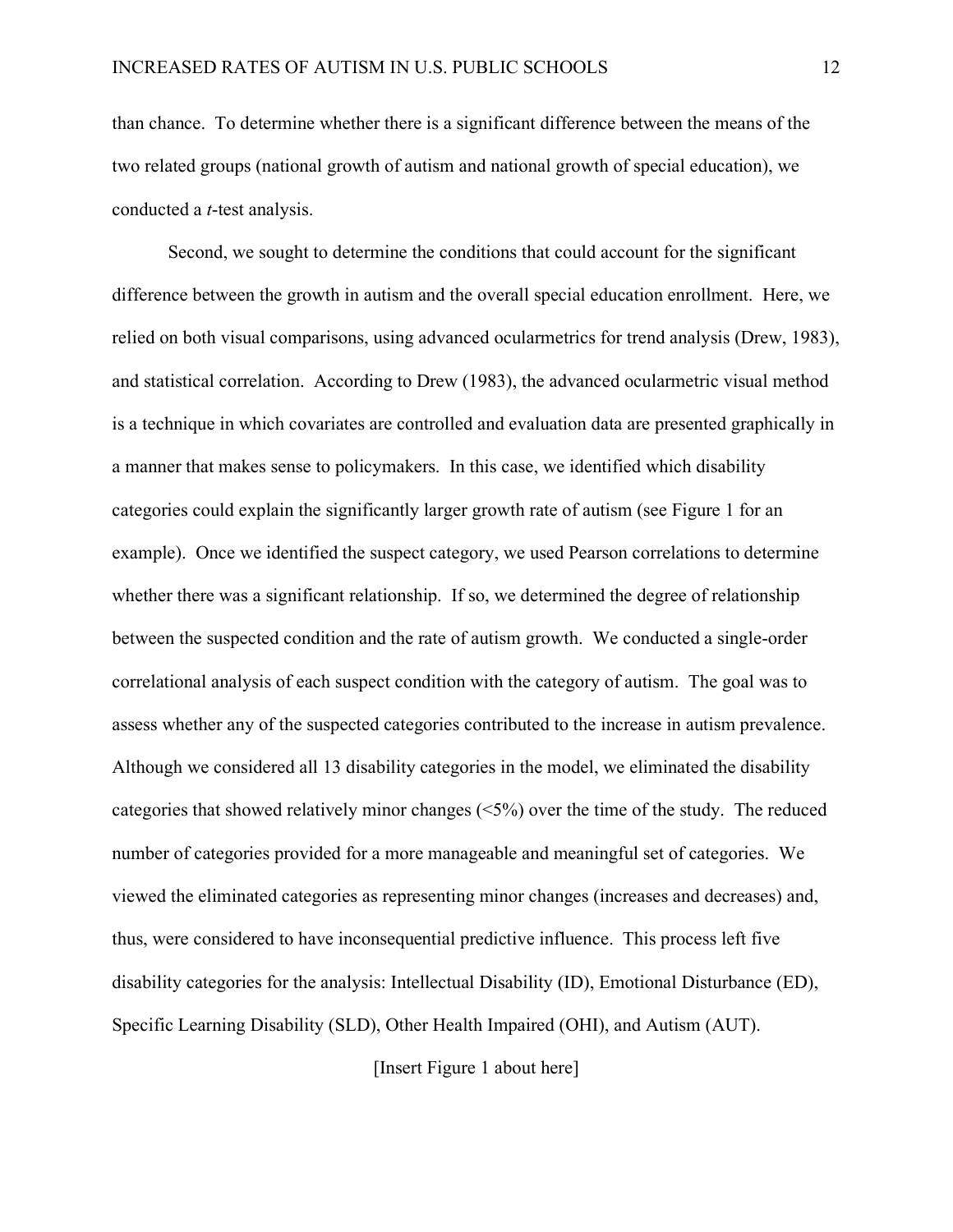Third, we sought to determine whether our findings from the NCES national data were similar to our six-state sample, both together and individually, and to report any variations. We created a gap analysis to compare actual to expected rates of growth (Clark et al., 2006; Trisi et al., 2002). Expected growth scores were established by indexing the annual growth rate in all special education to each disability category. We created a variable that represented the number of students in each disability category, had it grown at the rate of growth of all special education for each reported year. How each category (actual) varied from the baseline (expected) rate would visually reveal the outlier categories. Figure 2 is the visual representation of these calculations. This rate would help us to assess better whether the national findings could be generalized to individual states. We compared the state and national findings across each of the correlational analyses that we conducted in our second analysis, and we presented variations between states and national data.

### [Insert Figure 2 about here]

#### **Results**

#### **Comparison of Actual to Expected Autism Frequency, Based on NCES National Data**

A comparison of the actual to expected changes in the NCES data on autism revealed that, in 2001, the proportion of students who had the eligibility category of AUT was  $1.53\%$  ( $N =$ 93,000) of all students in special education (*N* = 6,084,000). In 2015, 8.89% (*N* = 538,000) received the AUT eligibility category, for an almost unchanged total number of students who receive special education services nationally  $(N = 6,052,000)$ . Although the total number of special education students in the nation was highly similar over this period (a decrease of .05%), the number of students in the AUT eligibility category increased by nearly six times (5.78) the national rate of 2001 (an increase of 478%).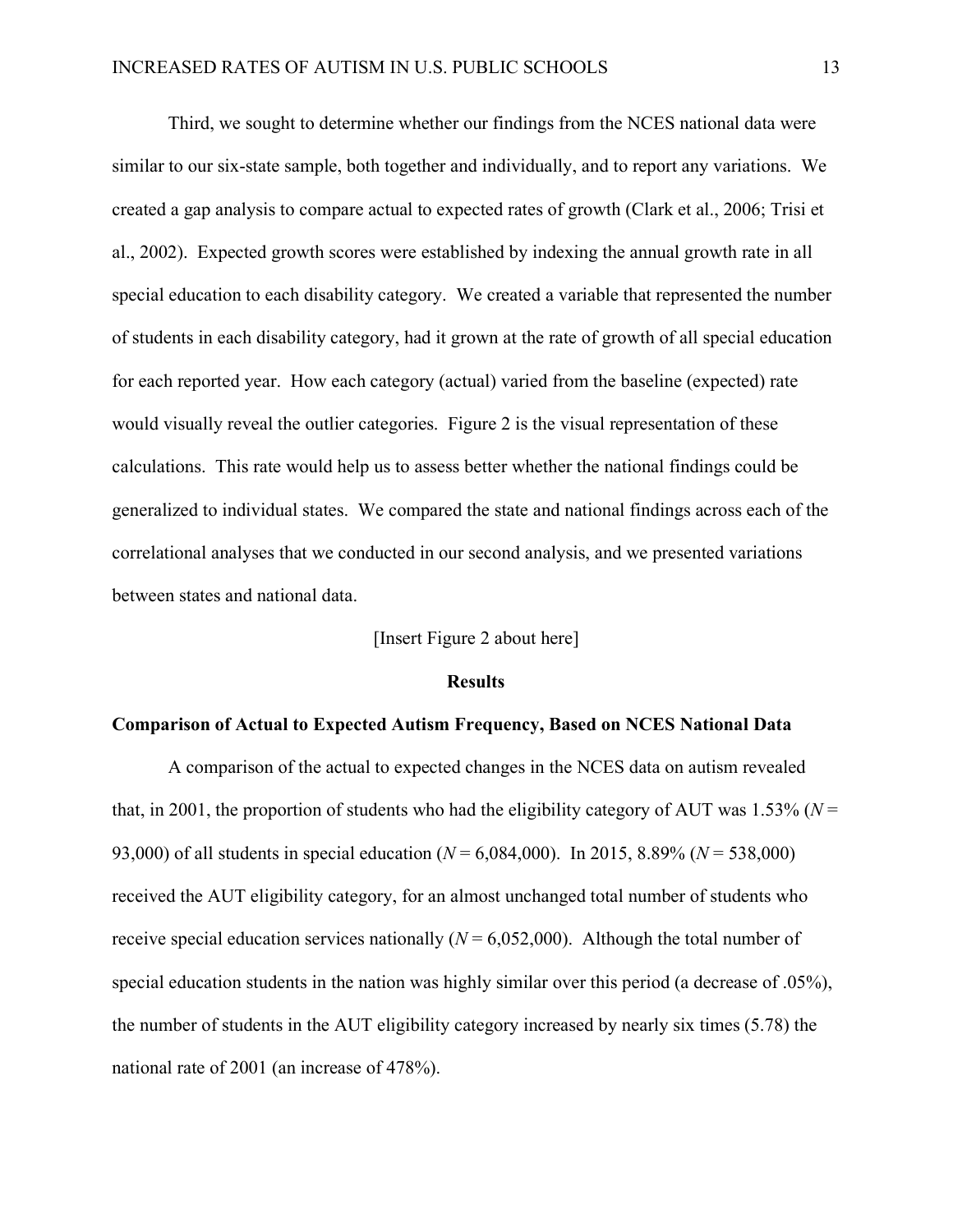We used special education enrollment data because they were highly correlated with general education enrollment changes over time for the latest 15-year period,  $r(14) = .97$ ,  $p <$ .001, and, therefore, measure practically the same thing. To determine whether there was a significant difference between the two groups (national growth of autism versus national growth of special education enrollments), we conducted a *t*-test,  $t(14) = 86.25$ ,  $p < .001$ . We concluded that the rate of AUT growth over the 15 years of national data has increased at a statistically significant higher rate than have national changes in special education.

#### **An Explanation for the Increase in Autism**

We sought to explain how there was both a dramatic increase in the rate of AUT at the same time that the total population of special education students remained relatively stagnant. One or more disability categories must be decreasing to account for the rapid increase in AUT. Visual metrics allowed us to view the entire time-series pattern (Figures 3 and 4). Figures 1 and 2 were used to amplify the visual patterns and represented the gap analysis and to compare actual to expected rates of growth. Using advanced ocularmetrics, the main suspect category becomes visually apparent. The category of SLD appears to be inversely related to AUT. Pearson correlation analysis reveals that there is a strong and inverse statistically significant relationship between the SLD and AUT categories,  $r(14) = -.932$ ,  $p < .001$ . Stated another way, the decrease in the SLD eligibility category almost wholly explains the increase in the rate of autism; as previously noted, the investigation of the dramatic increase in the *rate* of autism is the primary purpose of this study.

### [Inserts Figure 3 and 4 about here]

Nevertheless, the visual model of national data (Figure 2) demonstrates that there are other trends of note. Specifically, the number of students in the OHI category indicates a greater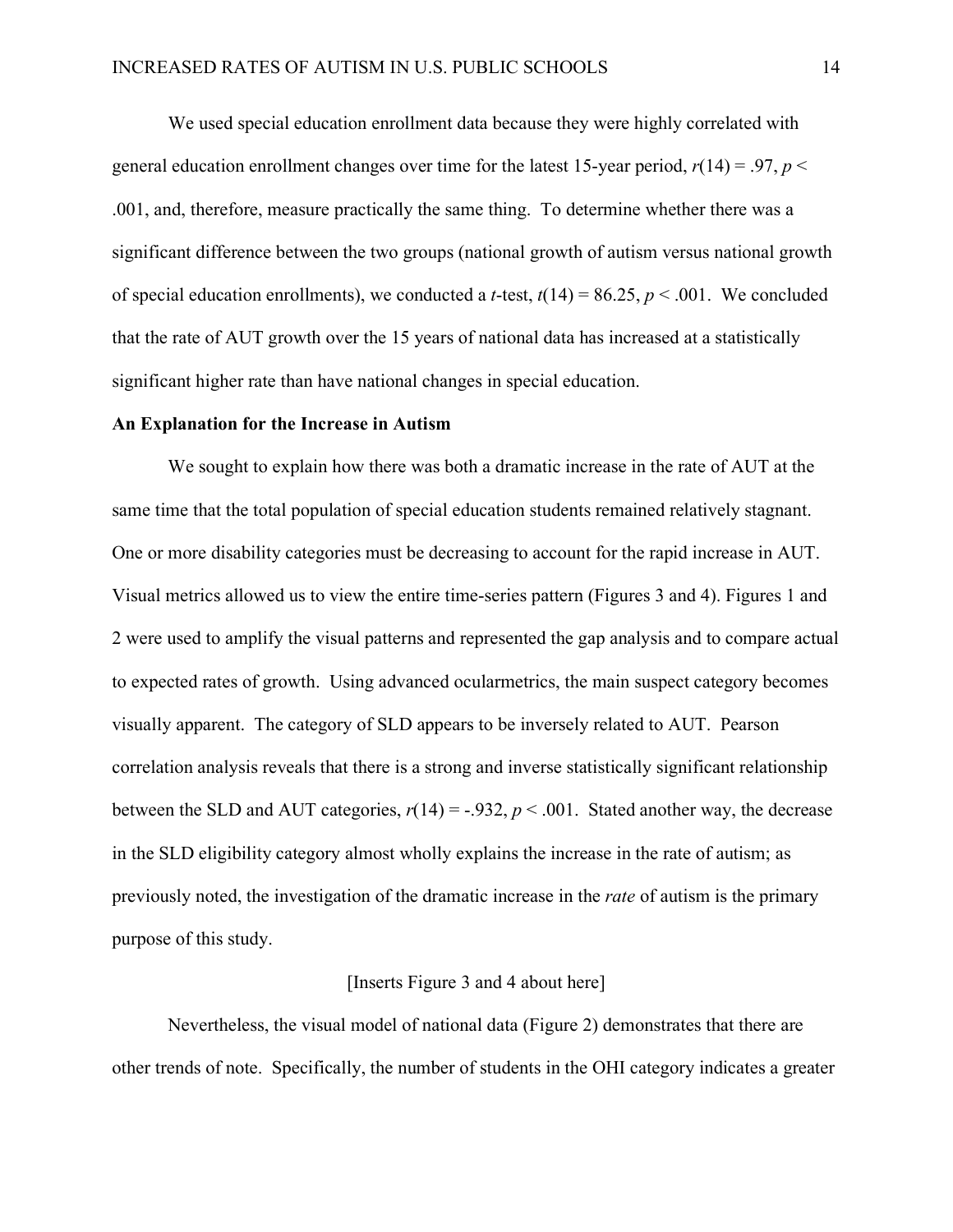increase than that for the category of AUT over the same time, 515,594 and 445,489, respectively. The growth in the OHI category over this same time represents an important but much lower percentage of growth than does AUT, 170% to 478%, respectively. OHI and AUT are statistically colinear,  $r(14) = .996$ ,  $p < .001$ , and, as such, one could conclude that SLD and OHI have the same relationship as do SLD and AUT. The growth in AUT and OHI, taken together, are almost entirely accounted for (96%) by the combined decreases in ID, ED, and SLD. The statistical collinearity between the OHI and AUT categories was a primary reason for using single-order correlations, instead of multiple regression analysis, in this analysis. In addition, regressing the suspected categories of ID and ED on AUT would do little to explain more of the variance in the dependent variable, AUT.

#### **Comparison of State to National Findings**

We first compared the state and national data, using visual models. We did this to determine whether the findings based on NCES national data were sensitive to regional variations. Figure 1 represents the six-state data stacked together for comparison to the national data. A comparison of Figures 1 and 2 reveals a highly similar visual representation. Again, the substantial increase in the number of students with AUT eligibility stands out, as does the radical decrease in the number of students in the SLD category, mirroring the national pattern. As well, the OHI and AUT categories are almost identical, much like the national population, and the ED categories also match. As noted, our focus in this study is to explain the increase in the prevalence of autism. Toward that end, we conducted a *t*-test analysis to determine whether there was a significant difference between the combined state growth of autism and the total state enrollment in special education. Similar to the national findings, using a *t*-test  $(t(15) = 72.16, p <$ .001), we determined that there was a significant difference between the two groups (state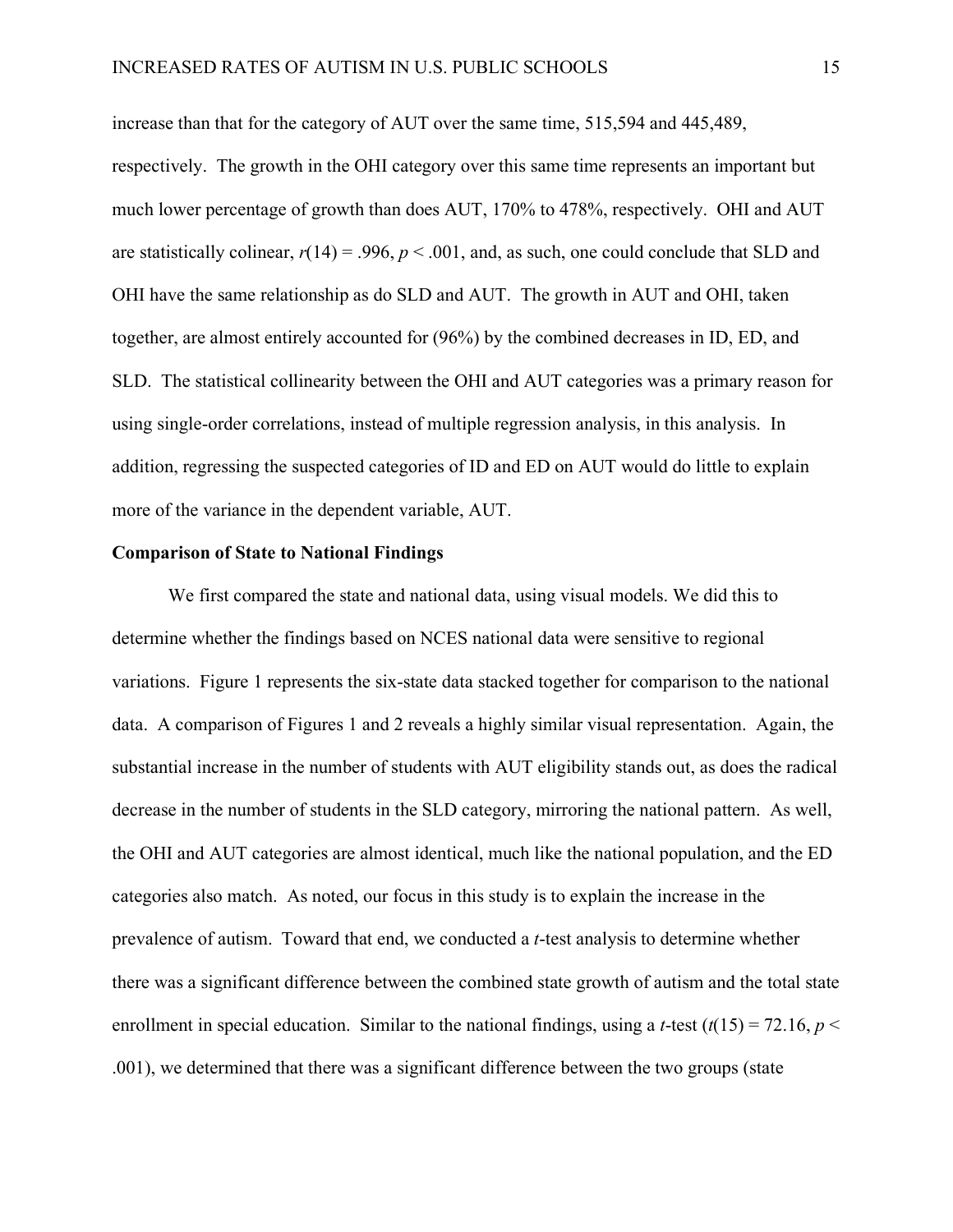growth of autism versus state growth of special education enrollments). We concluded that the rate of autism growth over the 17 years of combined state data has increased at a statistically significant higher rate than have combined state changes in special education enrollment.

We then set out to determine which categories could explain the significant growth in the AUT eligibility category. Based on a review of the visual model, we selected SLD as the suspect category. We conducted a Pearson correlation to determine whether there was a significant relationship between these two variables (SLD and AUT) and, if so, the extent of that relationship. The relationship between the combined state categories of AUT and SLD was significant, strong, and inverse,  $r(14) = -.941$ ,  $p < .001$ . These results were highly similar to those of the national findings.

Although the combined state results appear highly similar to those of the national data, relative to explaining the high rise in autism prevalence over time, some state-to-state differences are worth noting. For example, the national ID eligibility category exhibited a significant decrease over time of 196,000, which indicates its role in the increase in autism prevalence. In the combined state data, however, the decrease is modest. By taking a closer look at the state-tostate comparison data, we can see that all states, except Texas, registered a decrease in the ID category, totaling 28,059. Texas registered an increase of 17,099 in the ID category over that same period, masking what could have been a noticeable decrease overall.

#### **Discussion**

#### **Classification Substitution as Explaining the Increase in Autism Prevalence**

The rate of autism prevalence in U.S. schools has increased dramatically over the past 15 to 17 years. Across our six-state sample, autism increased by 684% over the 17 years, or 43% per year, on average. The growth in all special education, however, remained relatively the same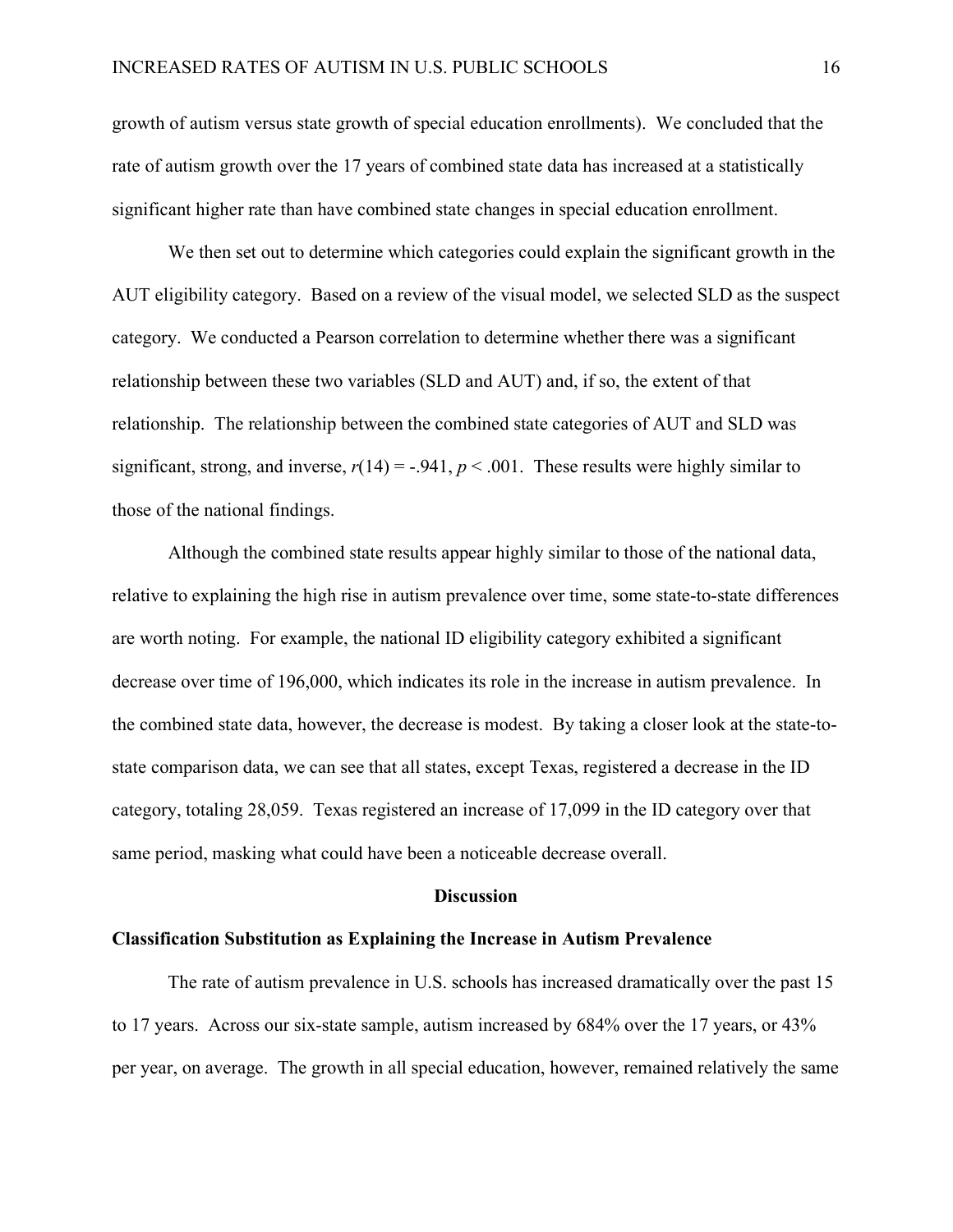as the general population growth, about 0.5% each year. Of the six states in our sample, some had declining enrollment, as much as  $-0.8\%$  per year. Others experienced growth as high as 1.7% per year, not nearly enough to explain the growth in autism. We cannot explain the significant increase in the rate of autism across the country by more students who are entering the system. Other factors must be causing the rate of autism to increase.

In search of a data-supported cause for the increase in autism in school-aged children, we analyzed the prevalence patterns of all 13 federal disability categories across a six-state sample. Although the intensity of the prevalence rates varies, the patterns of increase are highly similar. In all states, the rate of autism has increased dramatically. The visual data provide a possible explanation of how one category can increase so dramatically while the total number of children in special education has remained generally stable. Although autism has increased, there has been a steady and corresponding decrease in the number of children identified with the eligibility category of SLD. This "classification substitution" is suspected to be mainly responsible for the excessive increase in autism prevalence (Brock, 2006).

The substitution of SLD with AUT is only one of the critical migration effects that is occurring. We mathematically estimated how many children would be assigned to each disability category if their numbers grew at the same proportions as they had before our base year (2000). In other words, we grew each category based on each state's change in total special education population growth rate. This became the "expected" number of children in each category. We then compared the expected rate to the actual rate. In a general sense, 10 of the 13 disability categories performed as they were mathematically expected to perform. Three categories did not: The AUT and OHI categories increased far beyond their expected levels, and the performance of the SLD category was much lower than expected. These trends are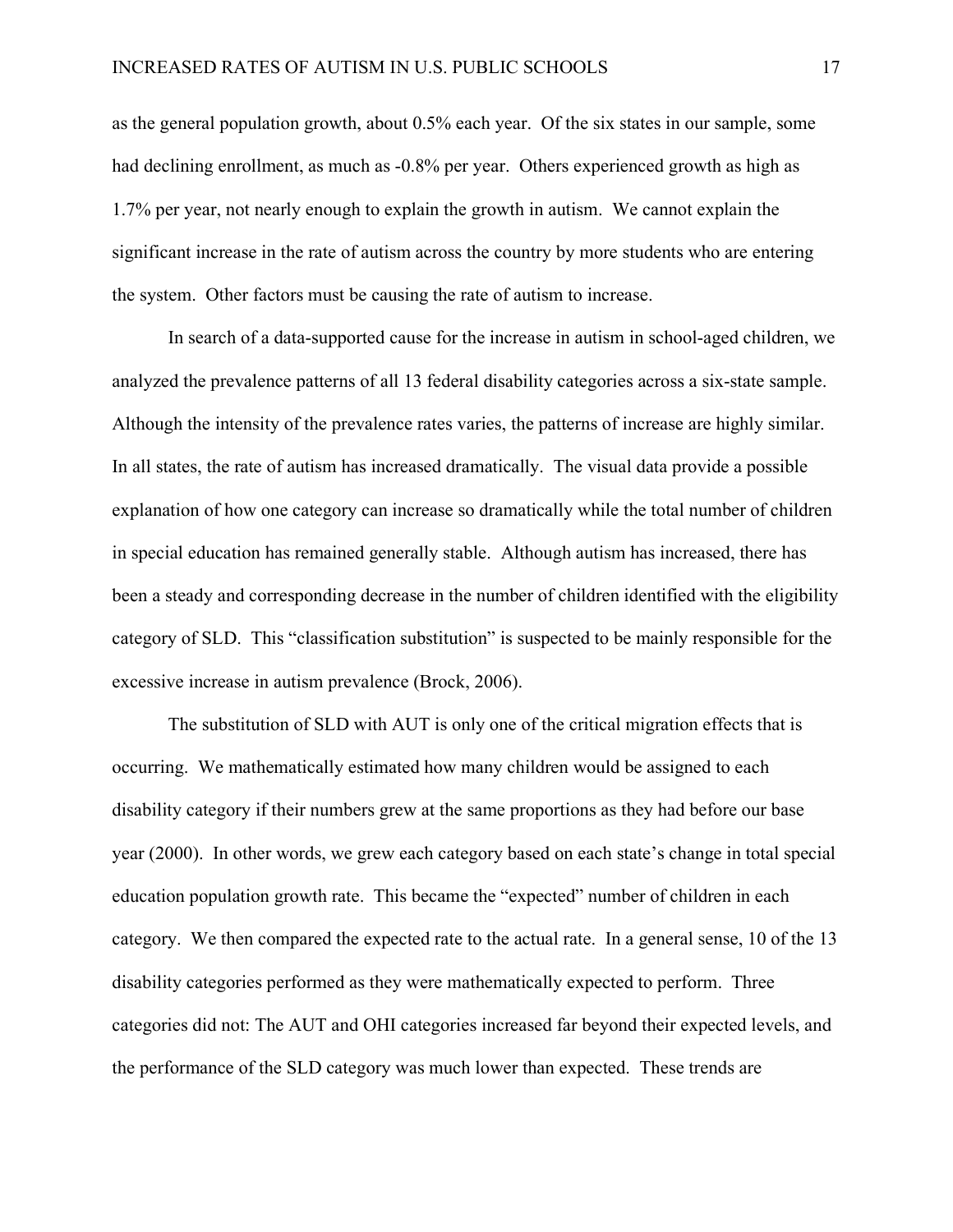increasingly important for school psychologist practitioners to be aware of when responding to questions from families and educators and making assessment considerations.

### **Applications to Psychology in the Schools: The Impact of Trends in Practice**

When assessing for autism, practitioners face a complex array of often heterogeneous symptoms across cognitive, processing, social, communicative, adaptive, and behavioral domains. Strong connections link each of these factors to individuals with autism, involving concepts of theory of mind, executive functioning, and local processing bias (Cantio et al., 2016). These struggles, although most prominent in individuals with autism, often present as similar to other areas for eligibility consideration. In conjunction with changes to the DSM and IDEA criteria for autism, these factors pose complications for effectively classifying individuals with autism.

There is limited research that analyzes the dynamic overlap in autism and emotional disturbance (ED), despite sharing their eligibility category prior to 1990 (Clinton, 2016; Triano, 2000). Individuals with autism often experience mental health struggles that exacerbate, or are exacerbated by, their core symptoms of autism. This causes a potential diagnostic overshadowing in which struggles related to autism (social withdrawal) may mask symptoms of ED (withdrawal due to a fear or pervasive mood of unhappiness; Matson & Nebel-Schwalm, 2007). Difficulties with self-awareness or understanding and identifying, labeling, and expressing emotions are traits inherent with autism and can subsequently increase mental health symptoms. As early as preschool, a substantial phenotypic overlap is seen in children with autism and core emotional and behavioral symptoms (Georgiades et al., 2011).

Children with autism often display similar behavioral tendencies related to executive functioning as children with ADHD on commonly used standardized instruments (Russo et al.,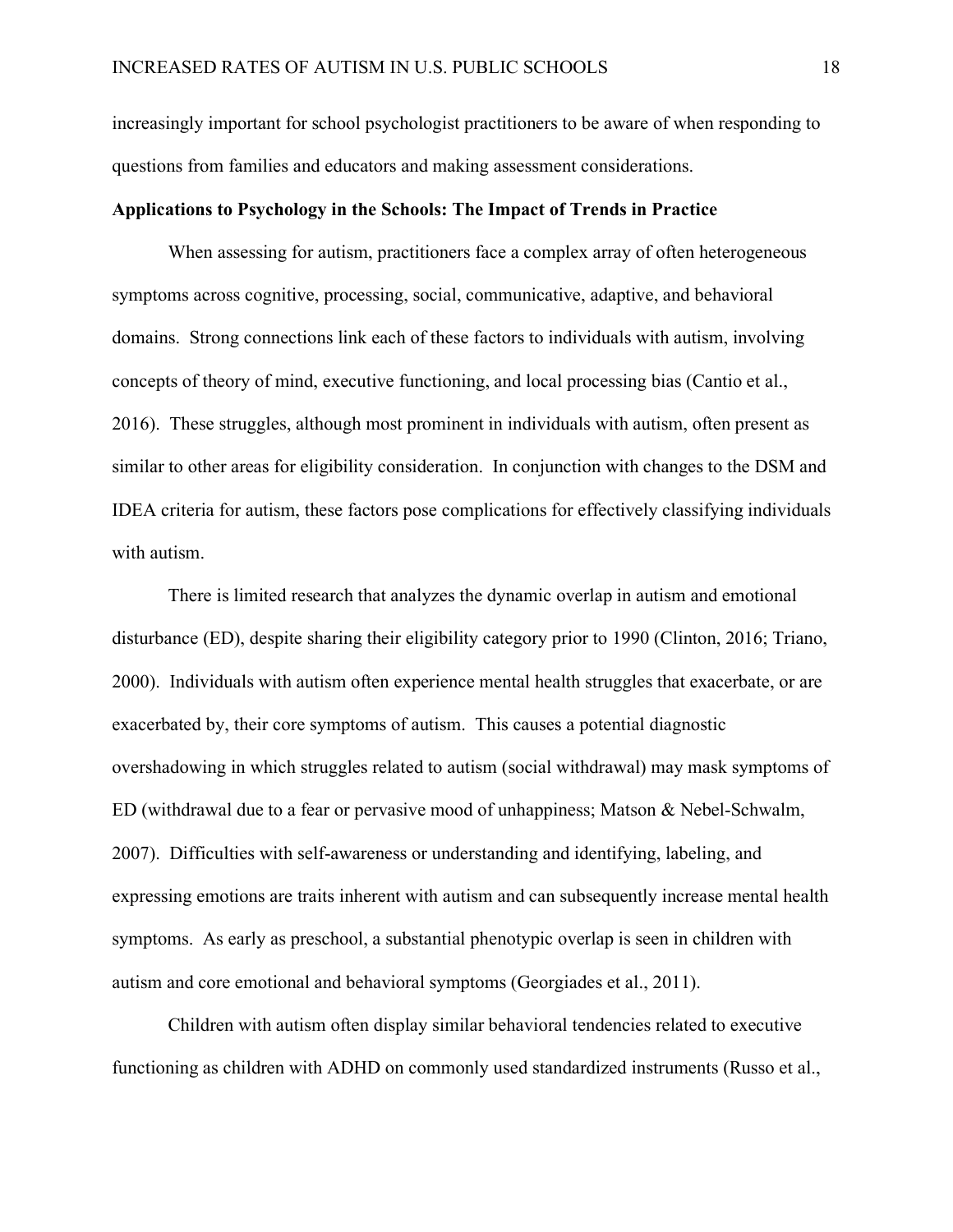2007). In addition, multiple studies from the mid-1990s, soon after autism eligibility was added to IDEA, found that at least 30% of children with mild-to-severe learning disabilities also met the criteria for autism (O'Brien & Pearson, 2004). This complex interplay requires equally sophisticated assessment and intervention procedures (Magyar & Pandolfi, 2012). School professionals must consider differential assessment techniques to identify behavioral and mental health symptoms and their impact across multiple settings (e.g., home, school, community). By upholding a thorough evaluation process, more accurate data can be compiled regarding the actual occurrence and co-occurrence of an individual's needs, leading to more informed interventions.

When represented across a spectrum of severity, these students' profiles are challenging in nature. These complexities and overlapping symptoms may lead to further classification confusion and inconsistencies in practice (Barbaresi et al., 2009; Leonard et al., 2010). For school psychologists, there is an acknowledged lack of publications regarding school-based assessments for autism (McKenney et al., 2015). Scholars report that the evaluation of measures (e.g., development and validation) and factors that affect assessment (e.g., assessment-related challenges; educational policies, laws, and standards; race and ethnicity issues) were among the least researched areas (McClain et al., 2018). In addition, a survey of school psychologists regarding practices for evaluating autism in schools revealed that only 25% of respondents reported implementing desired practice methods for assessment (Aiello et al., 2017).

Despite established methods for effectively evaluating autism (Wilkinson, 2017), regular changes to classification procedures pose a clear challenge to school psychologists' maintaining consistent practice methods. In certain scenarios, children with a clinical or medical diagnosis of autism are not always found eligible for special education (Pinborough-Zimmerman et al., 2012).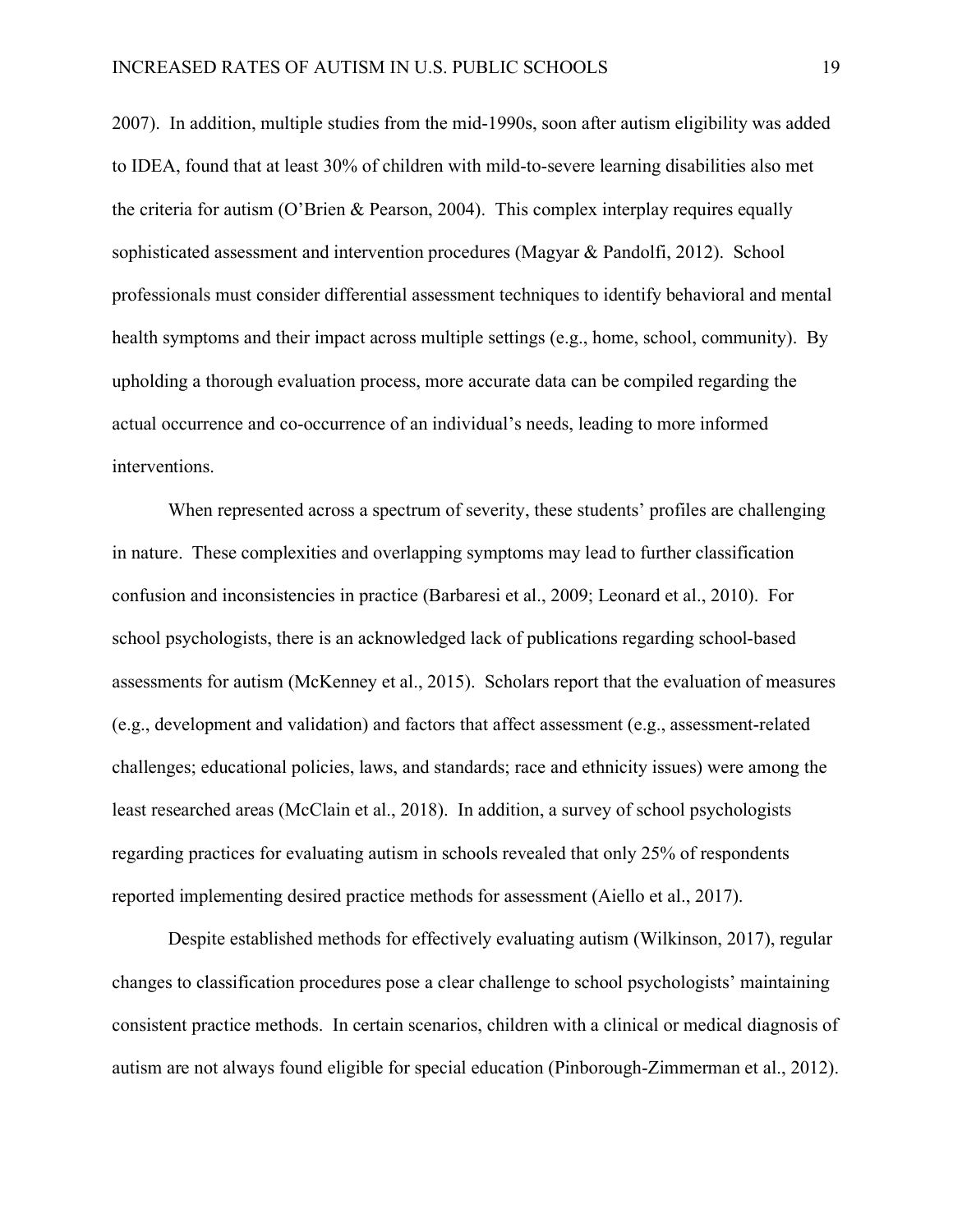In addition, with high levels of comorbidity present in individuals with autism, these children may be classified under a separate special education eligibility. Collectively, these factors indicate an unfortunate lack of alignment between research, policy, and practice. By collaborating on more effective assessment practices, school psychologists, researchers, and policymakers can contribute to more accurate indicators of prevalence (Carpenter et al., 2016).

This study suggests that the increase in autism can be partially explained by an exchange effect or, as we term it, *diagnostic migration*. We are not suggesting that children previously identified with SLD are now identified with AUT. Instead, as new children enter the system with learning characteristics and behaviors previously associated with SLD, these characteristics are now being seen as consistent with AUT or even with OHI. There is no single explanation for the marked changes over time across disability categories, especially in the increase of autism prevalence. We should, however, consider diagnostic migration as a substantial contributing factor in future models that attempt to explain these phenomena.

#### **Implications for Policy and Practice**

The results of this study indicate that many individuals with autism have been in schools all along. We were, however, viewing and identifying them from a different eligibility perspective. The increased numbers of students found eligible for special education under the autism criteria may be due, in part, to the comfort level and ability of IEP team members with using autism criteria to identify individuals. Further contributing factors may include the increase in public awareness of autism, particularly the broad spectrum of how autism symptoms may present, as well as the availability of resources for individuals with autism within schools and communities.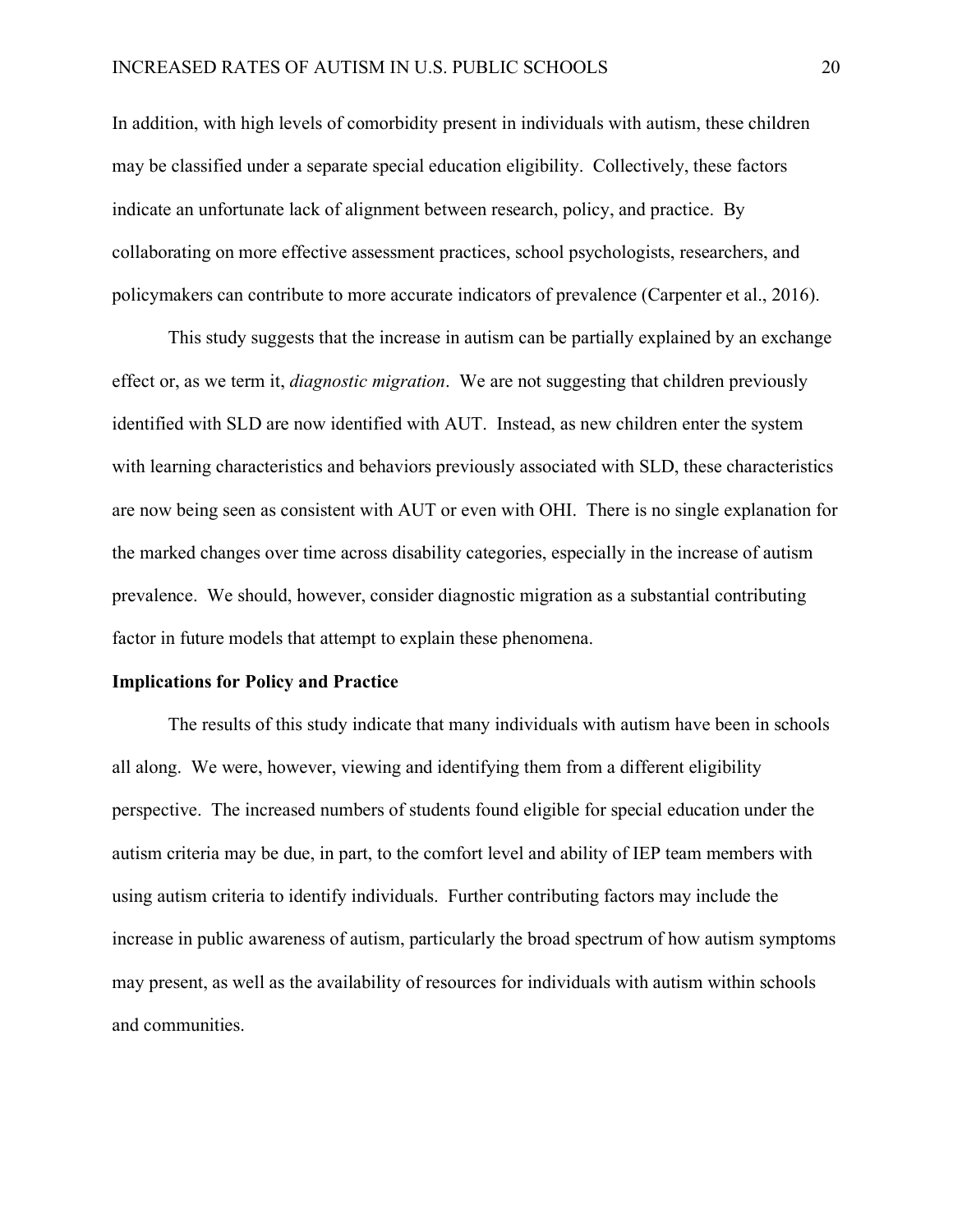Based on the findings of this study, school professionals must continue to develop a more thorough approach to the assessment and identification of individuals with autism. First, our field must continue the work on developing assessment tools for differential classification of students with similar behavioral presentations as those seen in ASD (Matson et al., 2012). Further, as we begin to understand standard assessment practices and how they affect eligibility trends, we must then link the assessment data to relevant and practical intervention approaches. A critical component of the assessment for autism is to generate interventions and information to guide educational programming (Aiello et al., 2017). These responsibilities are inherent to the daily efforts of school psychologists (Skalski et al., 2015).

The results of this study may be used to help allocate appropriate resources for intervention and research. For example, it may be prudent to consider funding more intervention studies rather than focusing on the cause of autism. The expenses for supporting individuals with autism in the United States has been documented reaching \$90 billion annually and increasing with the growing prevalence reports (Sullivan, 2013). Further, school-based services for students with Autism are the highest costing group when compared to other eligibility categories. Specifically, cost estimates by disability category indicate the spending ratio for ASD is at 2.9, followed by  $ED(2.2)$ , OHI $(2.0)$ , and  $SLD(1.6)$  (Kolbe, 2019). It is important to note that these cost estimates are based on extensive national data collected in 1999-2000, that were updated in 2014 by applying the Comparable Wage Index to the 1999 estimates. The 2014 estimates simply represent the 1999 estimates in 2014 dollars and do not capture potential changes in service delivery that may have occurred between 1999 and 2014 (Kolbe, 2019).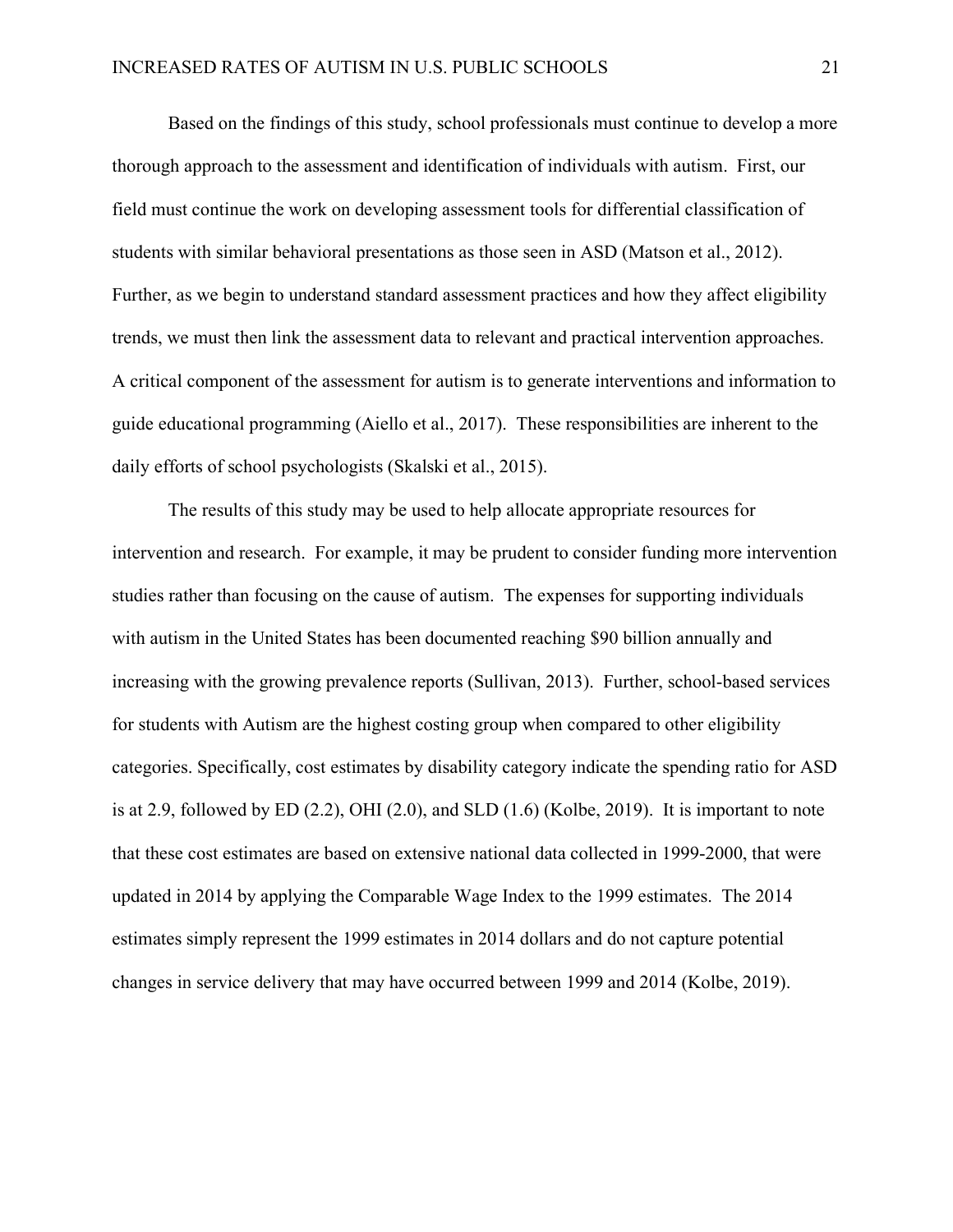It may be beneficial to direct more funding and support toward identifying cost-effective evidence-based practices to address autism in the school setting. Along these lines, it also is essential to consider the ways that schools typically structure intervention programs, particularly as the large numbers of individuals identified as having autism vary significantly in terms of their learning characteristics and behavioral presentation. As school professionals, we should continue to place an emphasis on developing customized individual supports across multiple settings with frequent inclusion of typical peers and consider reducing "autism-specific placements." We know that providing a continuum of services is a requirement of federal law and best practice when considering the individualized needs of students.

### **Limitations of the Study**

Although we used appropriate analyses, a predictive multivariate statistical model may have been a better means to determine whether the variance in the autism rate could have been significantly accounted for by the other disability categories. Nevertheless, we felt that we could better mitigate the risk of Type II error due to the modest number of years (17) in the current model. In addition, the statistical collinearity between the OHI and AUT categories was the primary reason for using single-order correlations instead of multiple regression analysis. Regressing the suspected categories of ID and ED on autism would do little to explain more of the variance in the dependent variable, AUT. We believe that the use of visual methods of analysis was particularly beneficial because, although the number of occurrences is large (millions), the number of years to compare is modest, at 17. Further, the national and individual state data represent the full populations (every school-age child who attends public school in the state), which avoids errors in generalization. While the population sample is extremely large, representing one-third of all students in special education in the US, there is potential that these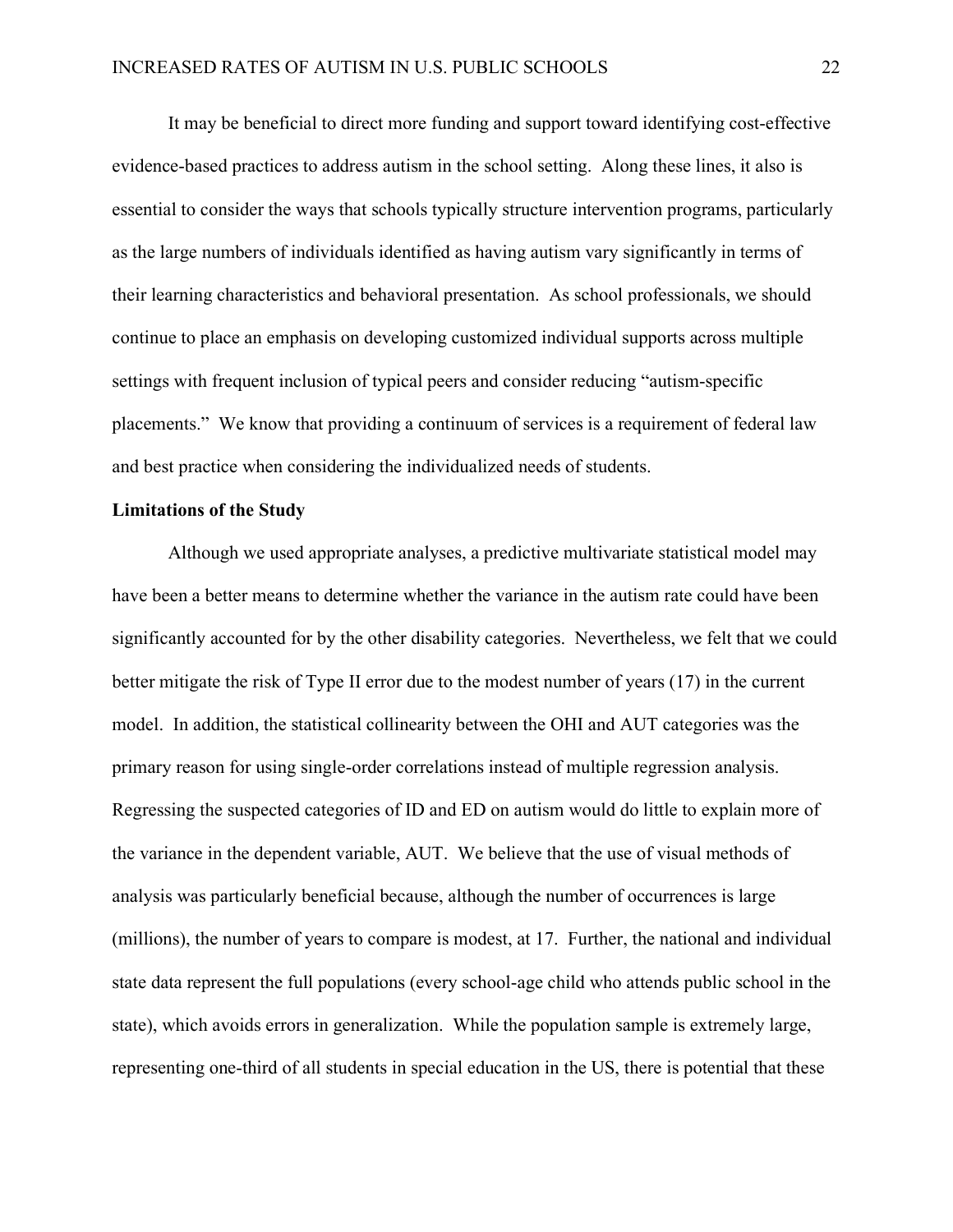results cannot be fully generalized. Demographic variations across states, such as state population size and individual state population demographics, may influence results.

### **Suggestions for Further Research**

Further research should employ more advanced statistics to predict future migration of eligibility. A multivariate analysis may shed light on the role of other disability categories, such as ID, that were not considered as heavily in this current analysis. Because each state has its unique micro-patterns, it would be useful to study why these patterns exist and how state and national policies affect these migrations. Further, understanding the variance between the east and west coasts (Pennsylvania and California, for example) may lead to connecting state policy to eligibility.

During the course of gathering data for this study the authors identified numerous noteworthy and unexplained trends in the data. While each of them fell outside the scope of this current research they seem to justify further investigation. We reported earlier in this study that the state-to-state comparisons found that all states, except Texas, registered a decrease in the ID category. In contrast, Texas registered a significant increase in that same category over that same period, somewhat masking the decreasing trend overall. Future research into the unexplained increase in ID identification in Texas while the other five states and national data indicate a decrease in the ID category would be well warranted. Other noteworthy trends for follow-up can be seen in Figure 3, such as the consistently higher rates of ASD classification in California and the abrupt increase in Texas starting in 2012. Figure 4 reveals a dramatically descending trend in SLD in Missouri and the curvilinear relationship of SLD in Colorado is also curious. Understanding these unexplained trends could shed greater light on our understanding of prevalence rates in ASD and other disability categories and at least partially explain why studies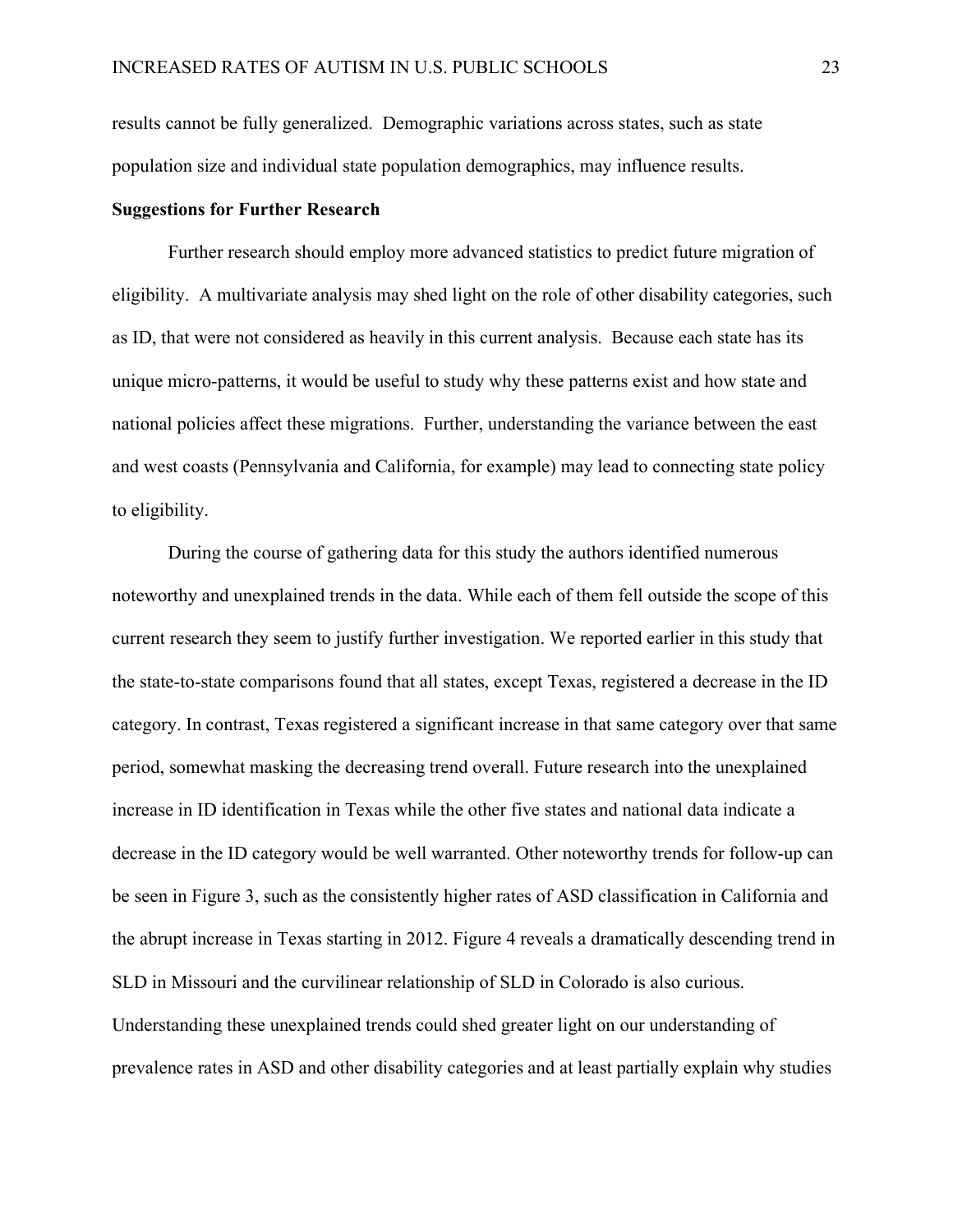that view only national data may be masking anomalies within individual states. And, as such, clouding our understanding of the forces behind autism prevalence.

A study of government policy changes and how they may have an impact on the future (and even past) distribution of eligibility may teach us more about disability composition in schools. For example, researchers could study the impact of federal guidance memos of the 1990s (regarding how schools should treat ADHD, as included under OHI instead of SLD) on diagnostic migration. As well, we need to understand better how our educator credentialing policies and programs have an impact on our current systems of support for children with disabilities in our schools. We must continue to focus our training programs toward a continuum of services individualized approach and away from a categorical placement model.

Additional considerations for research to guide school psychology practice would consider students who have been reclassified from autism to another eligibility, or to autism from other eligibility categories. In particular, we should look at students reclassified in the category of autism who were previously identified under Speech and Language Impairment (SLI) and consider reclassifying students for eligibility under ED who were initially eligible under autism. Further, research across clinical and educational fields must consider diagnostic, eligibility, and assessment considerations that are related to the discrepancy between identification rates in schools and clinical settings.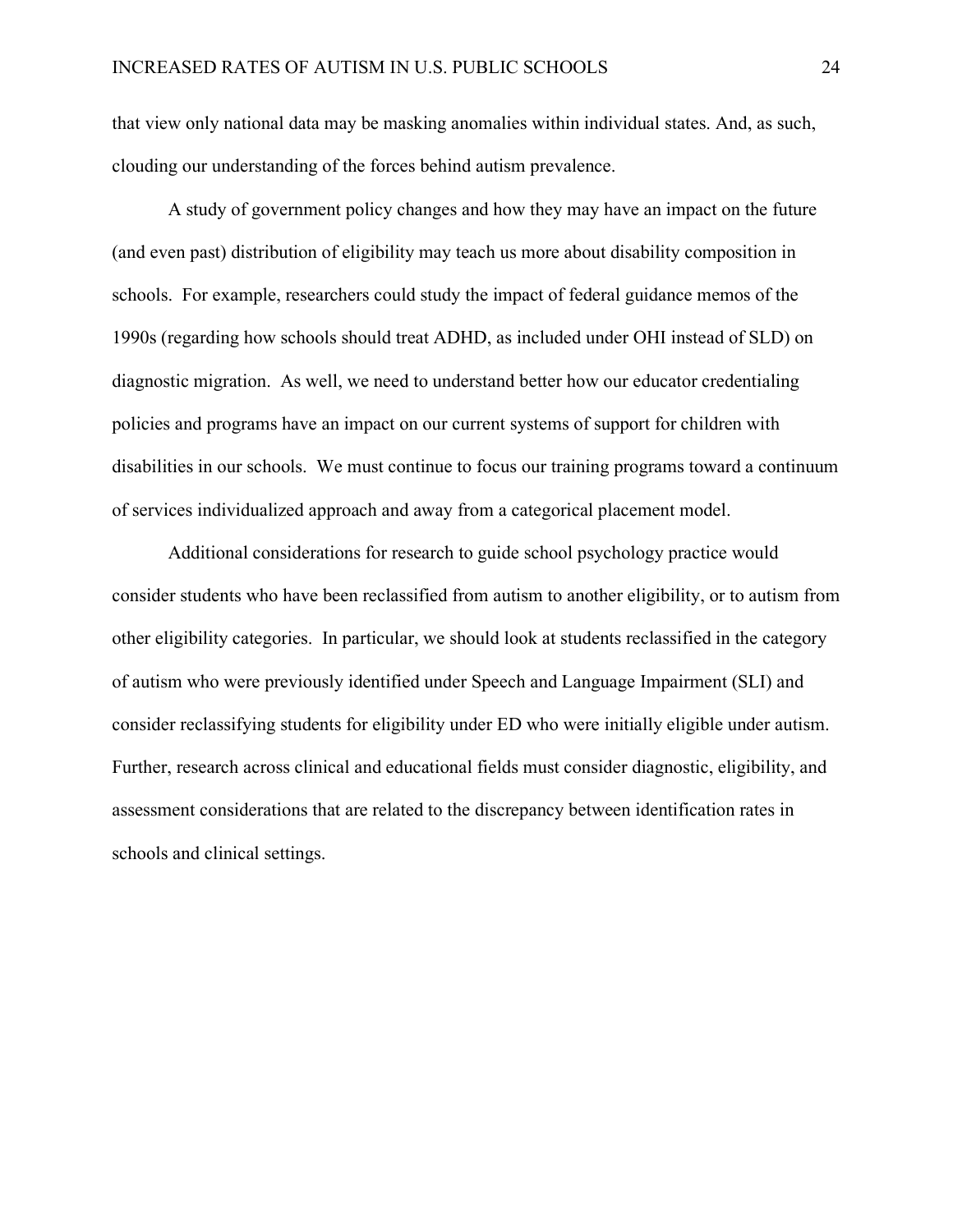# **Conflicts of Interest**

On behalf of all authors, the corresponding author states that there is no conflict of interest.

# **Compliance with Ethical Standards**

All procedures performed in studies that involve human participants were in accordance with the ethical standards of the institutional and/or national research committee and with the 1964 Helsinki declaration and its later amendments or comparable ethical standards. Informed consent was obtained from all individual participants included in the study.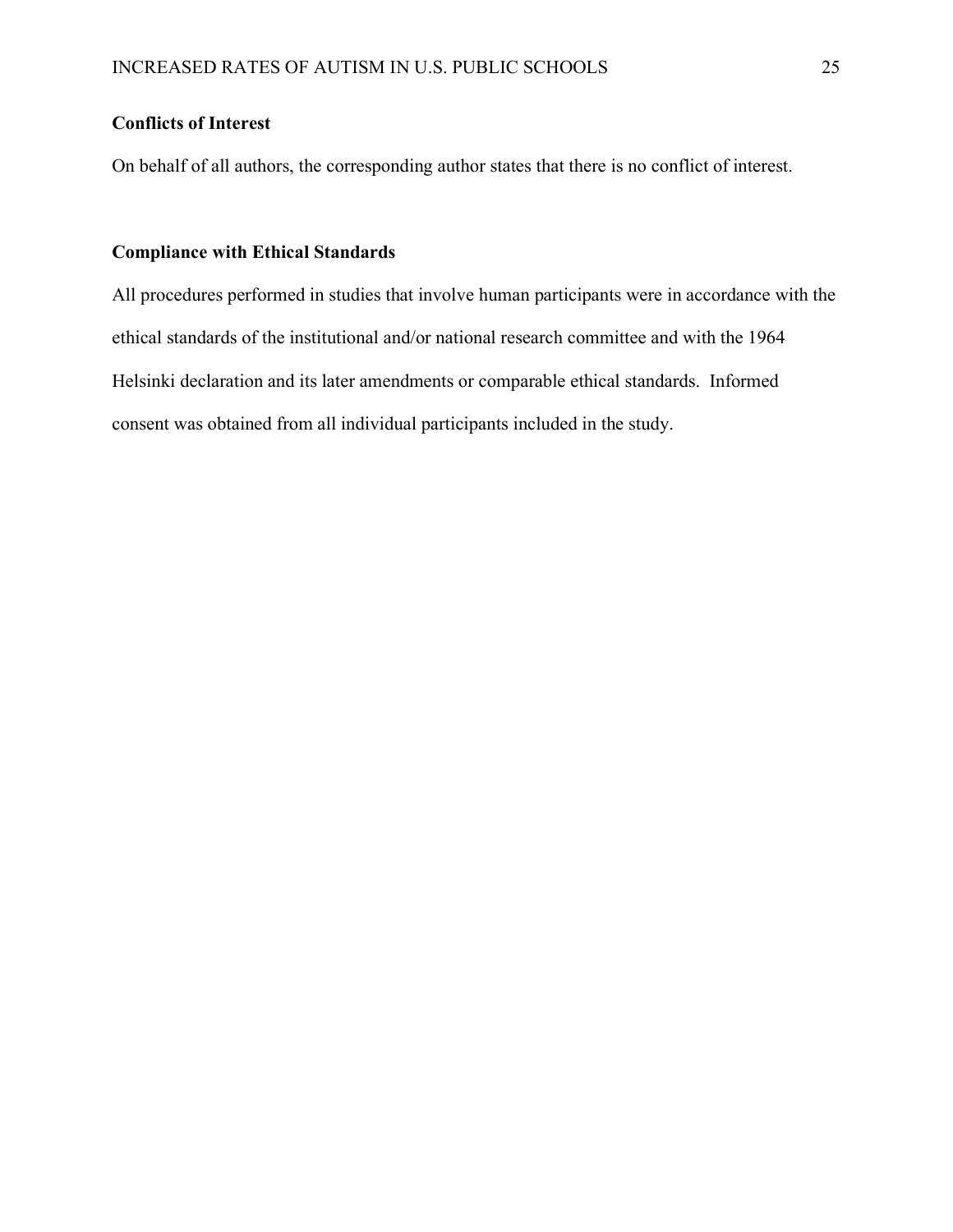#### **References**

- Aiello, R., Ruble, L., & Esler, A. (2017). National study of school psychologists' use of evidence-based assessment in autism spectrum disorder. *Journal of Applied School Psychology*, *33*(1), 67–88. http://dx.doi.org/10.1080/15377903.2016.1236307
- American Psychiatric Association. (1980). *Diagnostic and statistical manual of mental disorders* (3rd ed.). American Psychiatric Publishing.
- American Psychiatric Association. (1994). *Diagnostic and statistical manual of mental disorders* (4th ed.). American Psychiatric Publishing.
- American Psychiatric Association. (2013). *Diagnostic and statistical manual of mental disorders* (5th ed.). American Psychiatric Publishing.
- Baio, J., Wiggins, L., Christensen, D. L., Maenner, M. J, Daniels, J., Warren, Z., Kurzius-Spencier, M., Zahorodny, W., Robinson Rosenberg, C., White, T., Durkin, M. S., Imm, P., Nikolaou, L., Yeargin-Allsopp, M., Lee, L.-C., Harrington, R., Lopez, M., Fitzgeralrd, R. T., Hewitt, A., … Dowling, N. F. (2018). Prevalence of autism spectrum disorder among children aged 8 years—Autism and Developmental Disabilities Monitoring Network, 11 Sites, United States, 2014. *MMWR Surveillance Summary*, *67*(SS-6), 1–23. http://dx.doi.org/10.15585/mmwr.ss6706a1
- Barbaresi, W. J., Colligan, R. C., Weaver, A. L., & Katusic, S. K. (2009). The incidence of clinically diagnosed versus research-identified autism in Olmsted County, Minnesota, 1976-1997: Results from a retrospective, population-based study. *Journal of Autism and Developmental Disorders*, *39*(3), 464–470.<https://doi.org/10.1007/s10803-008-0645-8>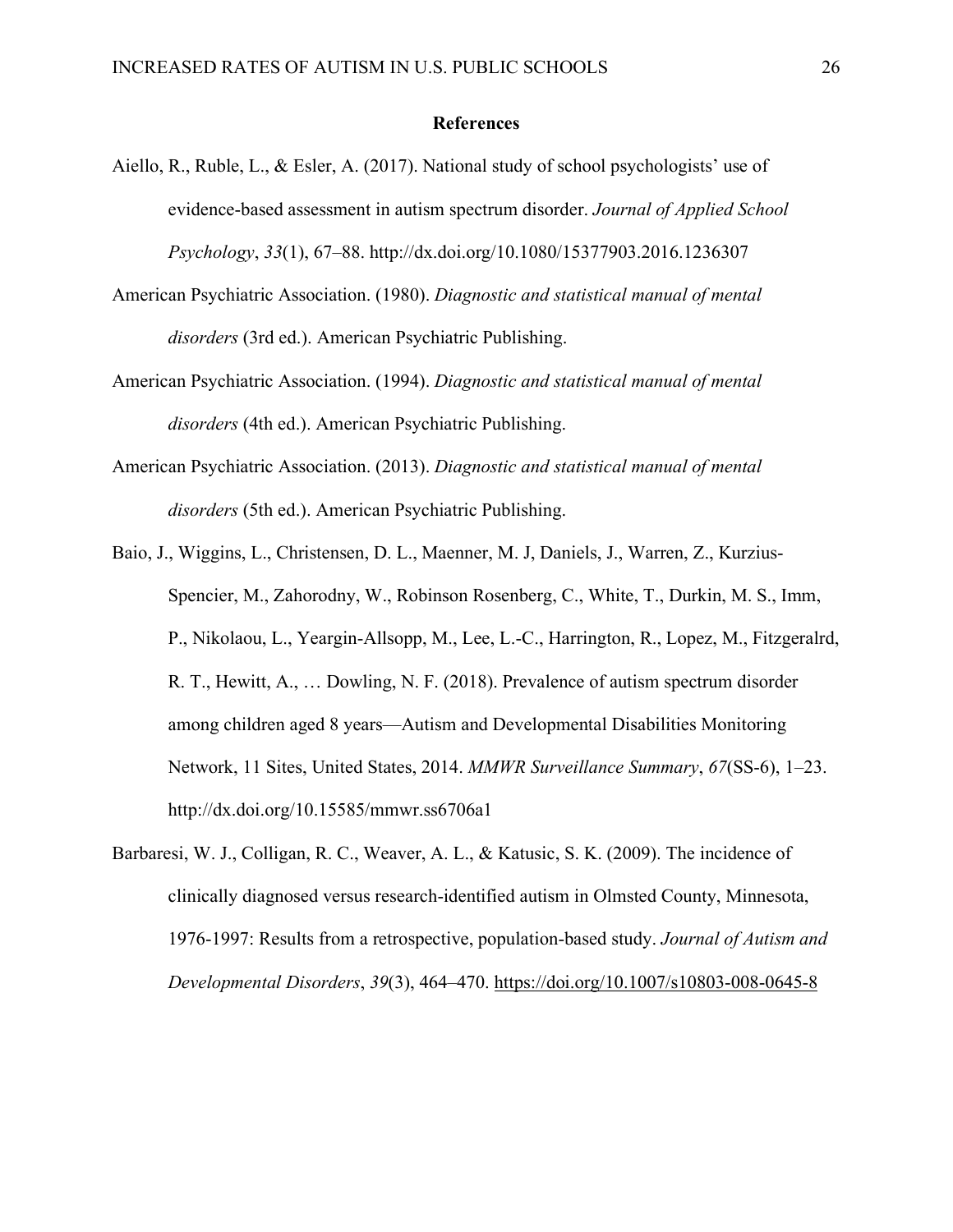- Barton, E. E., Harris, B., Leech, N., Stiff, L., Choi, G., & Joel, T. (2016). An analysis of state autism educational assessment practices and requirements. *Journal of Autism and Developmental Disorders*, *46*(3), 737–748. <https://doi.org/10.1007/s10803-015-2589-0>
- Ben-Itzchak, B. E., & Zachor, D. A. (2009). Change in autism classification with early intervention: Predictors and outcomes. *Research in Autism Spectrum Disorders*, *3*(4), 967–976. https://doi.org/10.1016/j.rasd.2009.05.001
- Ben-Itzchak, B. E., & Zachor, D. A. (2019). Toddlers to teenagers: Long-term follow-up study of outcomes in autism spectrum disorder. *Autism*[.](https://doi.org/10.1177/1362361319840226)

<https://doi.org/10.1177/1362361319840226>

- Brock, S. E. (2006). An examination of the changing rates of autism in special education. *The California School Psychologist*, *11*, 31–40. [http://education.ucsb.edu/school](http://education.ucsb.edu/school-psychology/CSP-Journal/index.html)[psychology/CSP-Journal/index.html](http://education.ucsb.edu/school-psychology/CSP-Journal/index.html)
- Cantio, C., Jepsen, J. R. M., Madsen, G. F., Bilenberg, N., & White, S. J. (2016). Exploring "the autisms" at a cognitive level. *Autism Research*, *9*(12), 1328–1339. <https://doi.org/10.1002/aur.1630>
- Carpenter, L. A., Boan, A. D., Wahlquist, A. E., Cohen, A., Charles, J., Jenner, W., & Bradley, C. C. (2016). Screening and direct assessment methodology to determine the prevalence of autism spectrum disorders. *Annals of Epidemiology*, *26*(6), 395–400. [https://doi.org/10.1016/j.annepidem.2016.04.003](https://doi-org.libproxy.chapman.edu/10.1016/j.annepidem.2016.04.003)
- Christensen, D. L., Baio, J., Braun, K. V. N., Bilder, D., Charles, J., Constantino, J. N., Daniels, J., Durkin, M. S., Fitzgerald, R. T., Kurzius-Spencer, M., Lee, L.-C., Pettygrove, S., Robinson, C., Schulz, E., Wells, C., Wingate, M. S., Zahorodny, W., Yeargin-Allsopp, M. (2016). Prevalence and characteristics of autism spectrum disorder among children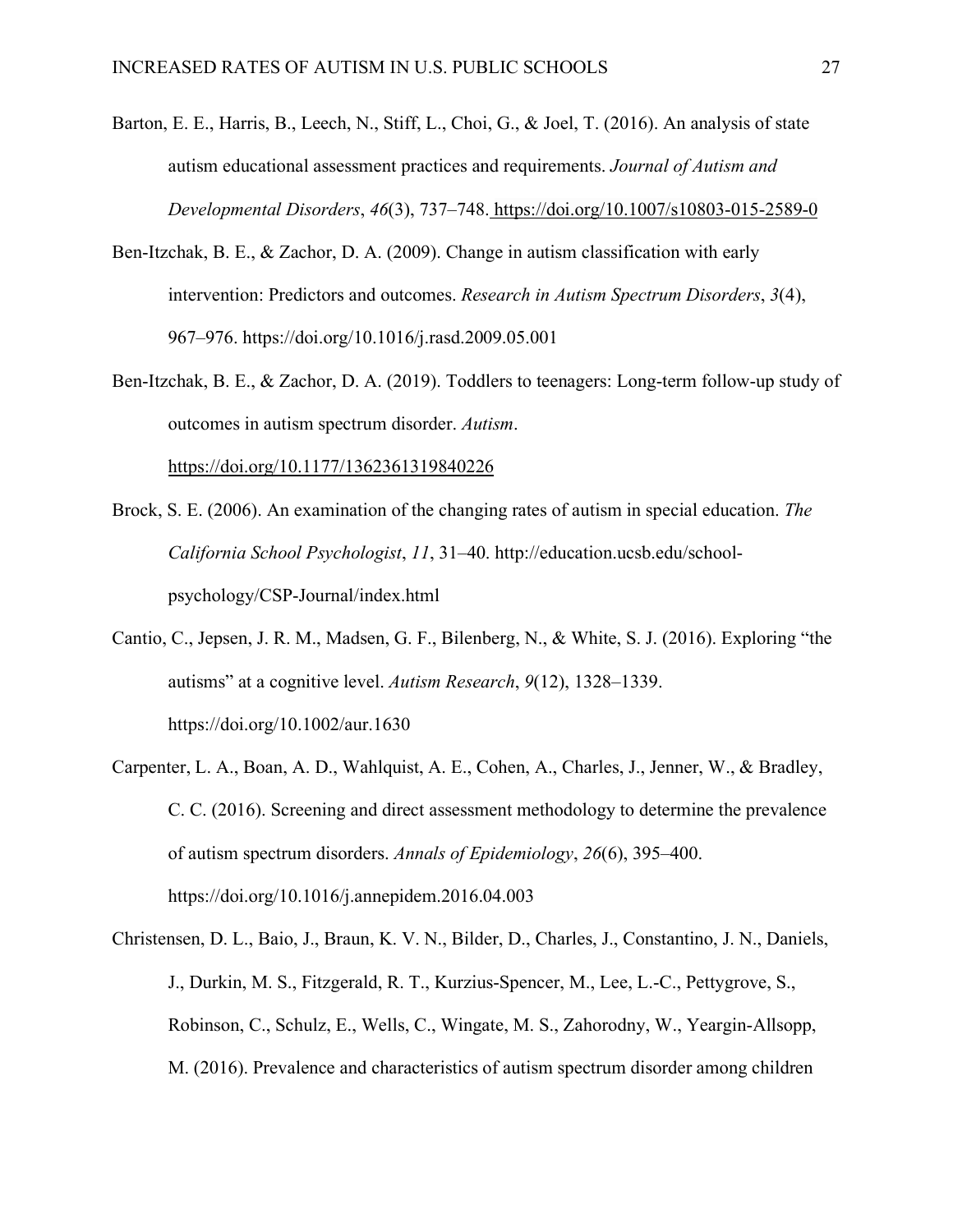aged 8 years: Autism and developmental disabilities monitoring network, 11 sites, United States, 2012. *Surveillance Summaries, 65*(3), 1–23. http://dx.doi.org/10.15585/mmwr.ss6503a1

- Clark, W. A. V., Deurloo, M. C., & Dieleman, F. M. (2006). Residential mobility and neighbourhood outcomes. *Housing Studies, 21*, 323–342. [https://doi.org/10.1080/02673030600585946](https://doi-org.libproxy.chapman.edu/10.1080/02673030600585946)
- Clinton, E. (2016). Comorbidity of autism spectrum disorders and emotional/behavioral disorders: Toward improved diagnostic procedures, instructional programming, and personnel preparation. *Journal of Educational Psychology*, *9*(4), 38–43. <https://eric.ed.gov/contentdelivery/servlet/ERICServlet?accno=EJ1131864>
- Coo, H., Ouellette-Kuntz, H., Lloyd, J. E., Kasmara, L., Holden, J. J., & Lewis, M. E. (2008). Trends in autism prevalence: Diagnostic substitution revisited. *Journal of Autism and Developmental Disorders*, *38*(6), 1036–1046. [https://doi.org/10.1007/s10803-007-0478](https://doi-org.libproxy.chapman.edu/10.1007/s10803-007-0478-x) [x](https://doi-org.libproxy.chapman.edu/10.1007/s10803-007-0478-x)
- Croen, L. A., Grether, J. K., Hoogstrate, J., & Selvin, S. (2002). The changing prevalence of autism in California. *Journal of Autism and Developmental Disorders*, *32*(3), 207–215. [https://doi.org/10.1023/A:1015453830880](https://doi-org.libproxy.chapman.edu/10.1023/A:1015453830880)
- Dahle, K. B. (2003). The clinical and educational systems: Differences and similarities. *Focus on Autism and Other Developmental Disabilities*, *18*, 238–246. [https://doi.org/10.1177/10883576030180040501](https://doi-org.libproxy.chapman.edu/10.1177%2F10883576030180040501)
- Drew, D. E. (1983). Advanced ocularmetrics: Graphing multiple time series residual data. *Educational Evaluation and Policy Analysis*, *5*(1), 97–105. [https://doi.org/10.3102/01623737005001097](https://doi-org.libproxy.chapman.edu/10.3102%2F01623737005001097)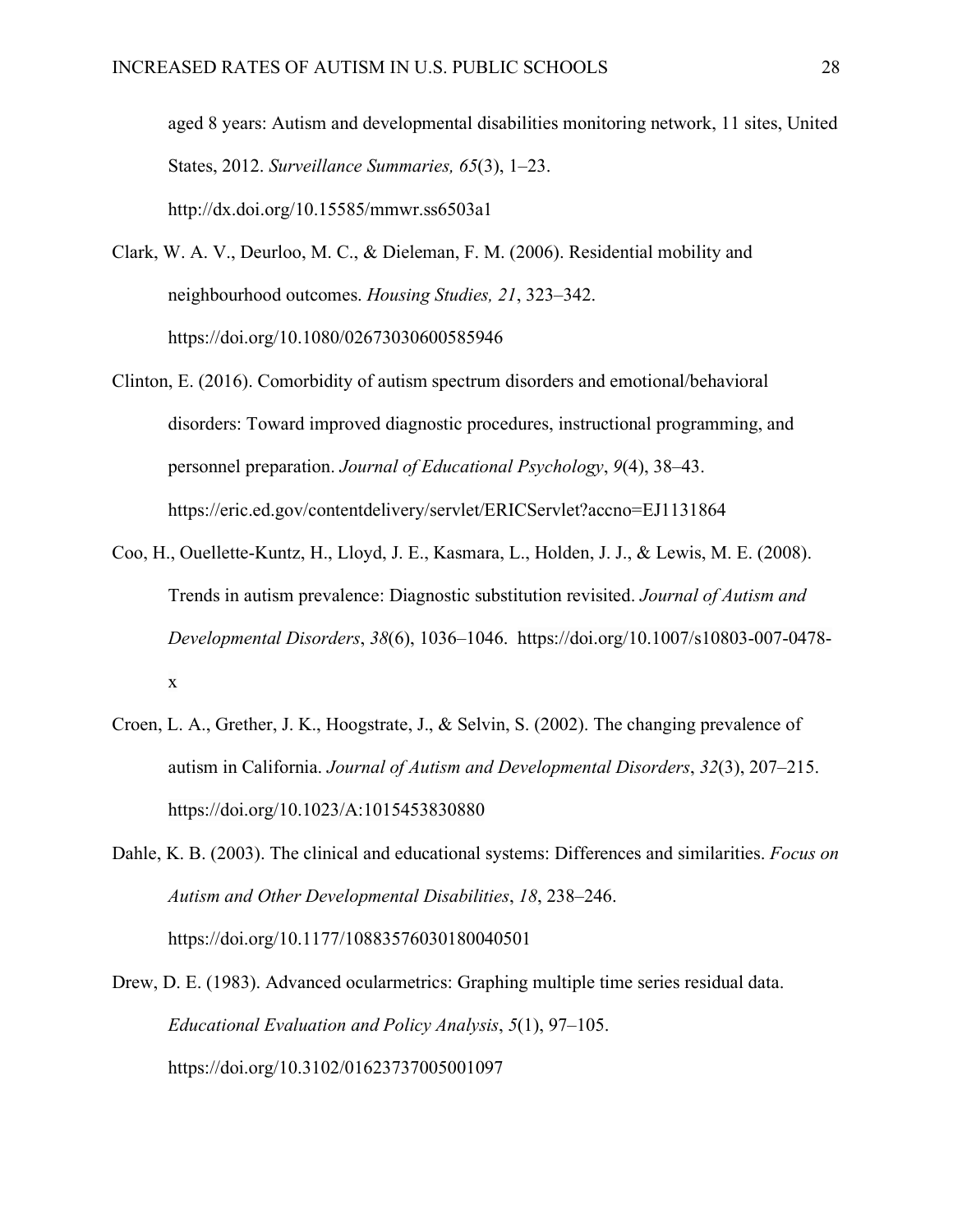Education for All Handicapped Children Act of 1975, 20 U.S.C. § 1400 *et. seq.* (1975).

Fombonne, E. (2003). The prevalence of autism. *JAMA*, *289*(1), 87–89. https://doi.org/10.1001/jama.289.1.87

Georgiades, S., Szatmari, P., Duku, E., Zwaigenbaum, L., Bryson S. Roberts, W., Fombonne, E., Mirenda, P., Smith, I., Vaillancourt, T., Volden, J., Waddell, C., & Thompson, A. (2011). Phenotypic overlap between core diagnostic features and emotional/behavioral problems in preschool children with autism spectrum disorder. *Journal of Autism & Developmental Disorders*, *41*(10), 1321–1329.<https://doi.org/10.1007/s10803-010-1158-9>

Gillberg, C., & Wing, L. (1999). Autism: Not an extremely rare disorder. *Acta Psychiatrica Scandinavica*, *99*(6), 399–406.<https://doi.org/10.1111/j.1600-0447.1999.tb00984.x>

Idring, S., Lundberg, M., Sturm, H., Dalman, C., Gumpert, C., Rai, D., Lee., B. K., & Magnusson, C. (2015). Changes in prevalence of autism spectrum disorders in 2001– 2011: Findings from the Stockholm youth cohort. *Journal of Autism and Developmental Disorders*, *45*(6), 1766–1773.<https://doi.org/10.1007/s10803-014-2336-y>

Individuals with Disabilities Education Act, 20 U.S.C. § 1400 (2004).<https://sites.ed.gov/idea/>

- Johnson, P., Porter, K., & McPherson, I. (2012). Autism knowledge among pre-service teachers specialized in children birth through age five: Implications for health education. *American Journal of Health Education*, *43*(5), 279–287. https://doi.org/10.1080/19325037.2012.10599246
- Kielinen, M., Linna, S. L., & Moilanen, I. (2000). Autism in Northern Finland. *European Child & Adolescent Psychiatry*, *9*(3), 162–167. <https://doi.org/10.1007/s007870070039>
- Kočovská, E., Biskupstø, R., Carina Gillberg, I., Ellefsen, A., Kampmann, H., Stórá, T., Billstedt, E., & Gillberg, C. (2012). The rising prevalence of autism: A prospective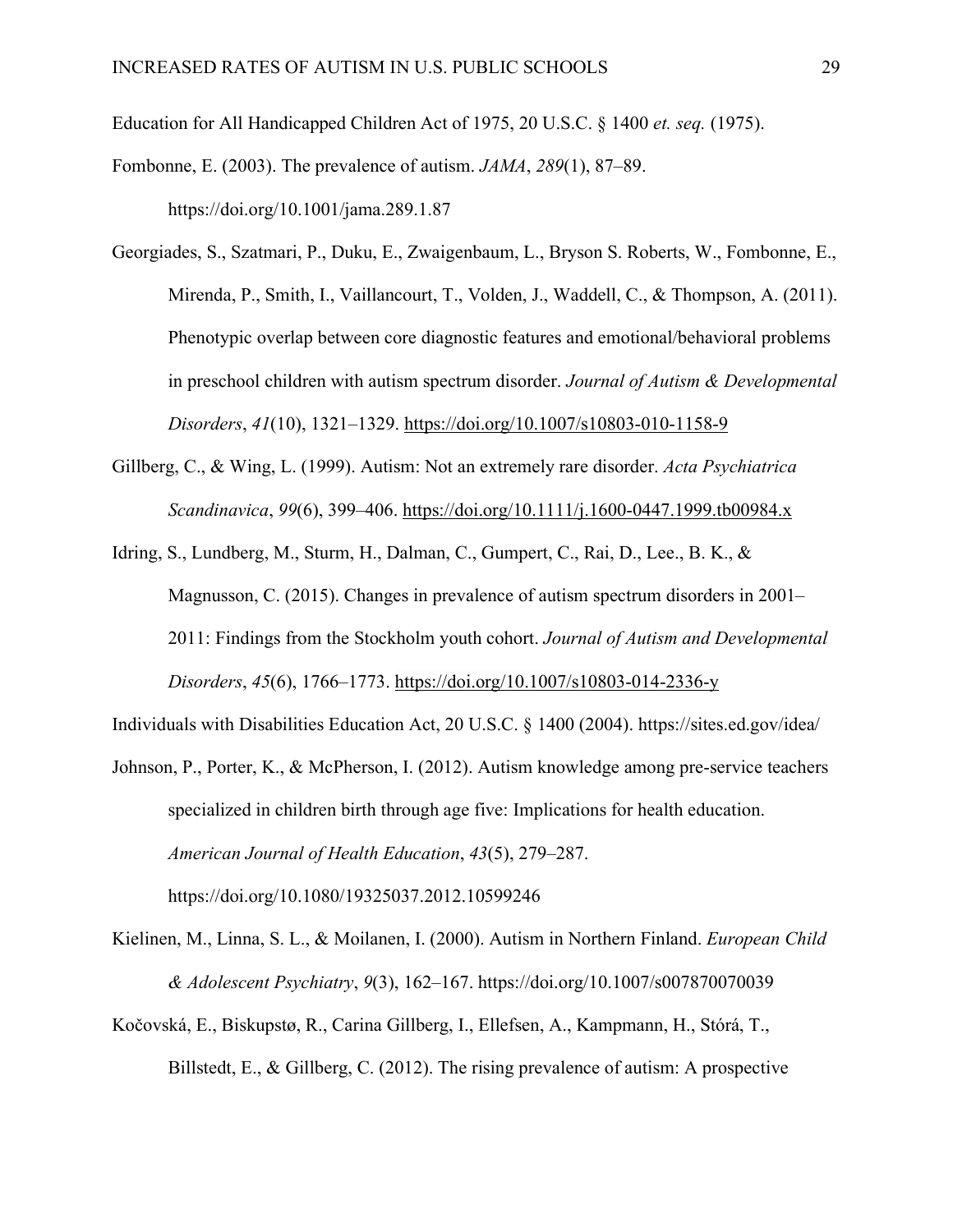longitudinal study in the Faroe Islands. *Journal of Autism and Developmental Disorders*, *42*(9), 1959–1966. https://doi.org/10.1007/s10803-012-1444-9

Kohrt, B. (2004, Winter). School psychologists respond to ASD survey. *CASP Today*, *53*(1), 4.

- Kolbe, T. (2019). Funding Special Education: Charting a Path that Confronts Complexity and Crafts Coherence. National Education Policy Center. http://nepc.colorado.edu/publication/special-ed.
- Kuehn, B. M. (2012). Data on autism prevalence, trajectories illuminate socioeconomic disparities. *JAMA*, *307*(20), 2137–2138. https://doi.org/10.1001/jama.2012.3916
- Lange, N. (2012). Perspective: Imaging autism. *Nature*, *491*(7422), S17. [https://doi.org/10.1038/491S17a](https://doi-org.libproxy.chapman.edu/10.1038/491S17a)
- Leonard, H., Dixon, G., Whitehouse, A. J. O., Bourke, J., Aiberti, K., Nassar, N., & Glasson, E. J. (2010). Unpacking the complex nature of the autism epidemic. *Research in Autism Spectrum Disorders*, *4*, 548–554. <https://doi.org/10.1016/j.rasd.2010.01.003>

Lin, J.-D., Sung, C.-L., Lin, L.-P., Hsu, S.-W., Chien, W.-C., Su, S.-L., & Wu, J.-L. (2011). Tenyear trend analysis of autism severity: A nationwide population-based register study. *Research in Autism Spectrum Disorders*, *5*(1), 570–574. [https://doi.org/10.1016/j.rasd.2010.06.024](https://doi-org.libproxy.chapman.edu/10.1016/j.rasd.2010.06.024)

- Liu, K., & Bearman, P. S. (2015). Focal points, endogenous processes, and exogenous shocks in the autism epidemic. *Sociological Methods & Research*, *44*(2), 272–305. [https://doi.org/10.1177/0049124112460369](https://doi-org.libproxy.chapman.edu/10.1177%2F0049124112460369)
- Magyar, C. I., & Pandolfi, V. (2012). Considerations for establishing a multi-tiered problemsolving model for students with autism spectrum disorders and comorbid emotionalbehavioral disorders. *Psychology in the schools*, *19*(10), 975–987. [https://doi.org/10.1002/pits.21645](https://doi-org.libproxy.chapman.edu/10.1002/pits.21645)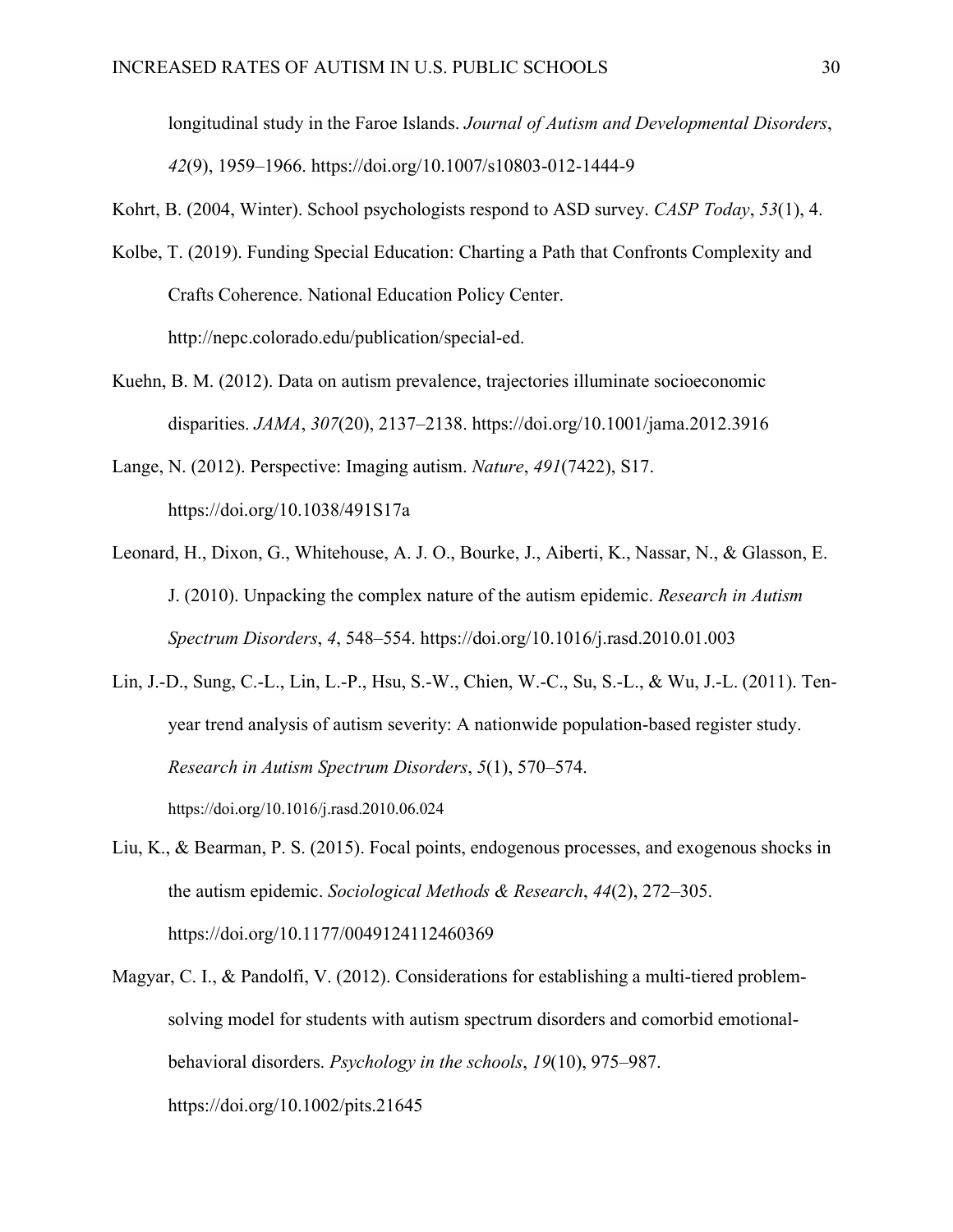- Matson, J. L., Beighley, J., & Turygin, N. (2012). Autism Diagnosis and Screening: Factors to Consider in Differential Diagnosis. *Research in Autism Spectrum Disorders*, (1), 19–24. [https://doi.org/10.1016/j.rasd.2011.08.003](https://doi-org.libproxy.chapman.edu/10.1016/j.rasd.2011.08.003)
- Matson, J. L., & Nebel-Schwalm, M. S. (2007). Co-morbid psychopathology with autism spectrum disorder in children: An overview. *Research in Developmental Disabilities*, *28*, 341–352. [https://doi.org/10.1016/j.ridd.2005.12.004](https://doi-org.libproxy.chapman.edu/10.1016/j.ridd.2005.12.004)
- McClain, M. B., Otero, T. L., Haverkamp, C. R., & Molsberry, F. (2018). Autism spectrum disorder assessment and evaluation research in 10 school psychology journals from 2007 to 2017. *Psychology in the Schools*, *55*(6), 661–679. [https://doi.org/10.1002/pits.22133](https://doi-org.libproxy.chapman.edu/10.1002/pits.22133)
- McKenney, E. L. W., Dorencz, J., Bristol, R. M., & Hall, L. P. (2015). Publishing about autism spectrum disorder in six school psychology journals: 2002–2012. *Psychology in the Schools*, *52*(3), 265–283. [https://doi.org/10.1002/pits.21820](https://doi-org.libproxy.chapman.edu/10.1002/pits.21820)
- Merrick, J., Kandel, I., & Morad, M. (2004). Trends in autism. *International Journal of Adolescent Medicine and Health*, *16*(1), 75-78.
	- [https://doi.org/10.1515/IJAMH.2004.16.1.75](https://doi-org.libproxy.chapman.edu/10.1515/IJAMH.2004.16.1.75)
- Miller, J. S., Bilder, D., Farley, M., Coon, H., Pinborough-Zimmerman, J., Jenson, W., Rice, C. E., Fombonne, E., Pingree, C. B., Ritvo, E., Ritvo, R.-A., & McMahon, W. M. (2013). Autism spectrum disorder reclassified: A second look at the 1980s Utah/UCLA autism epidemiologic study. *Journal of Autism and Developmental Disorders*, *43*(1), 200–210. [https://doi.org/10.1007/s10803-012-1566-0](https://doi-org.libproxy.chapman.edu/10.1007/s10803-012-1566-0)
- Neik, T. T. X., Lee, L. W., Low, H. M., Chia, N. K. H., & Chua, A. C. K. (2014). Prevalence, diagnosis, treatment and research on autism spectrum disorders (ASD) in Singapore and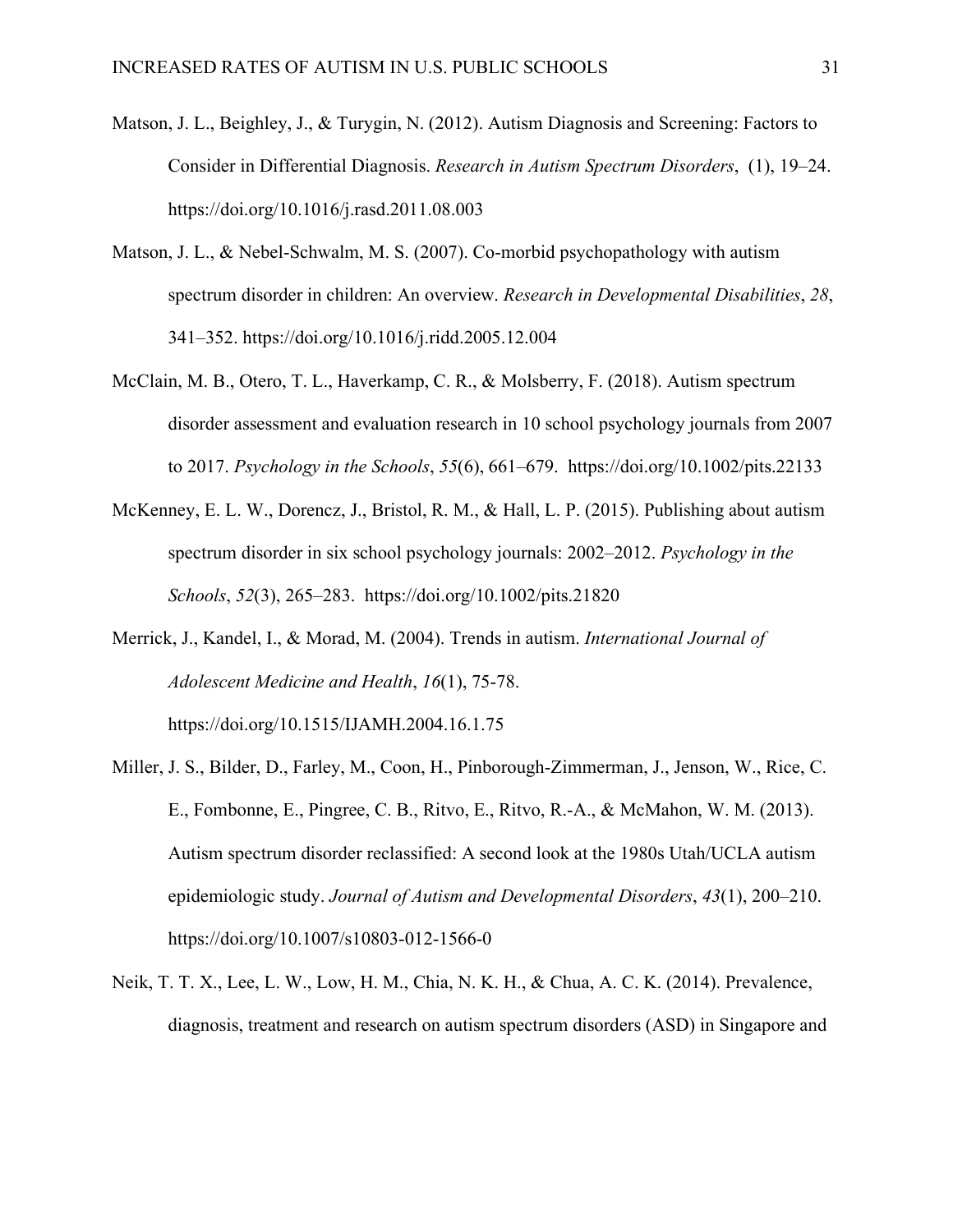Malaysia. *International Journal of Special Education*, *29*(3), 82–92. <https://files.eric.ed.gov/fulltext/EJ1045960.pdf>

- O'Brien, G., & Pearson, J. (2004). Autism and learning disability. *Autism: The International Journal of Research and Practice*, *8*(2), 125–140. [https://doi.org/10.1177/1362361304042718](https://doi-org.libproxy.chapman.edu/10.1177%2F1362361304042718)
- Parner, E. T., Thorsen, P., Dixon, G., de Klerk, N., Leonard, H., Nassar, N., Bourke, J., Bower, C., & Glasson, E. J. (2011). A comparison of autism prevalence trends in Denmark and Western Australia. *Journal of Autism and Developmental Disorders*, *41*(12), 1601–1608. [https://doi.org/10.1007/s10803-011-1186-0](https://doi-org.libproxy.chapman.edu/10.1007/s10803-011-1186-0)
- Pinborough-Zimmerman J., Bakian A., Fombonne E., Bilder D., Taylor J., & McMahon W. (2012). Changes in the administrative prevalence of autism spectrum disorders: Contribution of special education and health from 2002 to 2008. *Journal of Autism and Developmental Disorders*, *42*(4), 521–530. [https://doi.org/10.1007/s10803-011-1265-2](https://doi-org.libproxy.chapman.edu/10.1007/s10803-011-1265-2)
- Polyak, A., Kubina, R. M., & Girirajan, S. (2015). Comorbidity of intellectual disability confounds ascertainment of autism: Implications for genetic diagnosis. *American Journal of Medical Genetics*, *168*(7), 600–608. <https://doi.org/10.1002/ajmg.b.32338>
- Russo, N., Flanagan, T., Iarocci, G., Berringer, D., Zelazo, P. D., & Burack, J. A. (2007). Deconstructing executive deficits among persons with autism: Implications for cognitive neuroscience. *Brain and Cognition*, *65*(1), 77–86. [https://doi.org/10.1016/j.bandc.2006.04.007](https://doi-org.libproxy.chapman.edu/10.1016/j.bandc.2006.04.007)
- Schieve, L. A., Rice, C., Yeargin-Allsopp, M., Boyle, C. A., Kogan, M. D., Drews, C., & Devine, O. (2012). Parent-reported prevalence of autism spectrum disorders in US-born children: An assessment of changes within birth cohorts from the 2003 to the 2007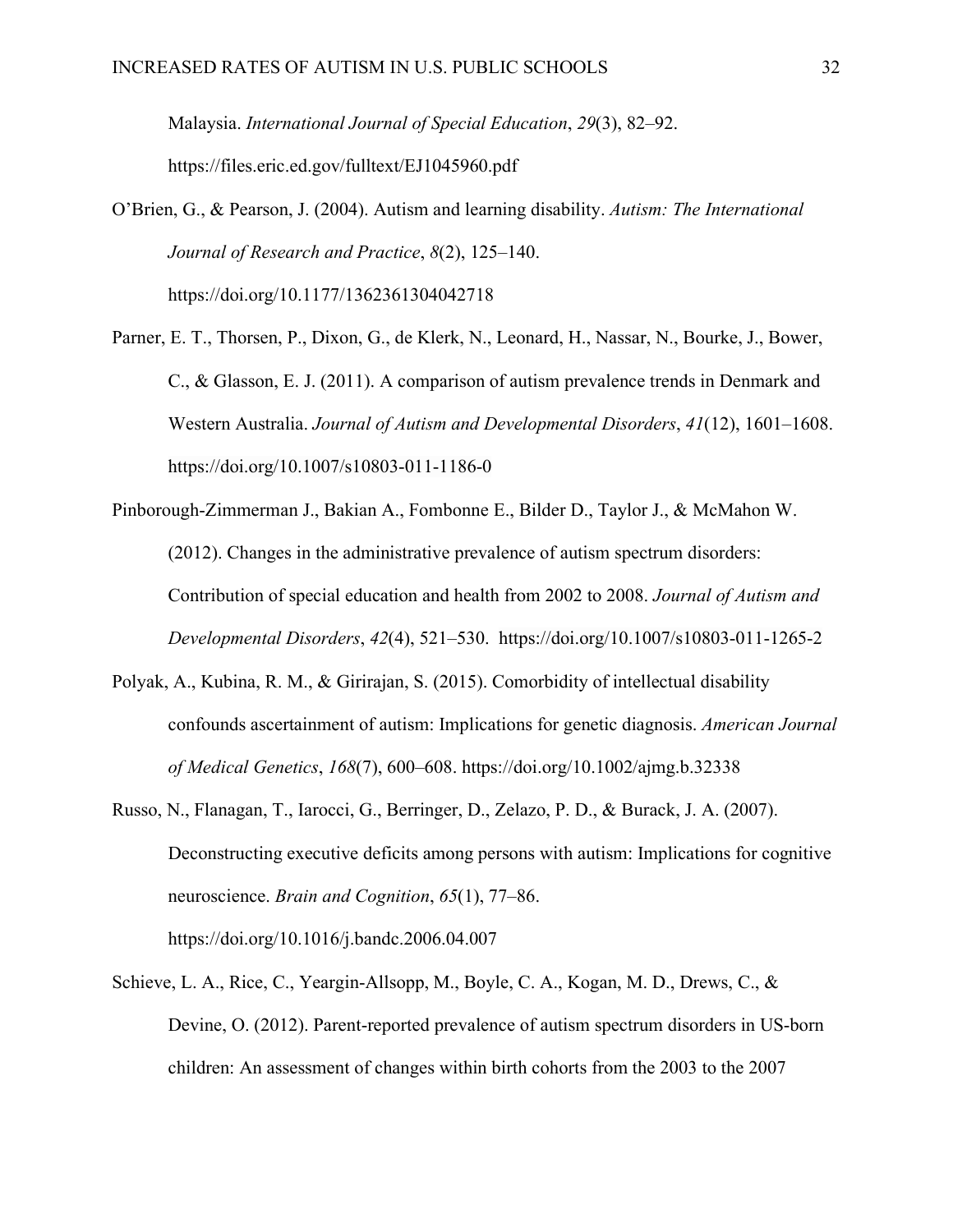National Survey of Children's Health. *Maternal and Child Health Journal*, *16*(Suppl. 1), S151–S157. <https://doi.org/10.1007/s10995-012-1004-0>

- Skalski, A. K., Minke, K., Rossen, E., Cowan, K. C., Kelly, J., Armistead, R., & Smith, A. (2015). *NASP Practice Model Implementation Guide.* National Association of School Psychologists.
- Sullivan, A. L. (2013). School-based autism identification: Prevalence, racial disparities, and systemic correlates. *School Psychology Review, 42*(3), 298–316. https://www.tandfonline.com/doi/abs/10.1080/02796015.2013.12087475
- Triano, S. L. (2000). Categorical eligibility for special education: The enshrinement of the medical model in disability policy. *Disability Studies Quarterly*, *20*(4), 1–16. <http://dx.doi.org/10.18061/dsq.v20i4.263>
- Trisi, P., Lazzara, R., Rao, W., & Rebaudi, A. (2002). Bone-implant contact and bone quality: Evaluation of expected and actual bone contact on machined and osseotite implant surfaces. *The International Journal of Periodontics & Restorative Dentistry*, *22*(6), 535– 545. https://doi.org/10.1902/jop.2003.74.7.945
- van Bakel, M. M., Delobel-Ayoub, M., Cans, C., Assouline, B., Jouk, P. S., Raynaud, J. P., & Arnaud, C. (2015). Low but increasing prevalence of autism spectrum disorders in a French area from register-based data. *Journal of Autism and Developmental Disorders*, *45*(10), 3255–3261.<https://doi.org/10.1007/s10803-015-2486-6>
- Weintraub, K. (2011). The prevalence puzzle: Autism counts. *Nature*, *479*(7371), 22–24. [https://doi.org/10.1038/479022a](https://doi-org.libproxy.chapman.edu/10.1038/479022a)
- Wilkinson, L. A. (2017). *A best practice guide to assessment and intervention for autism spectrum disorder in schools* (2nd ed.). Jessica Kingsley.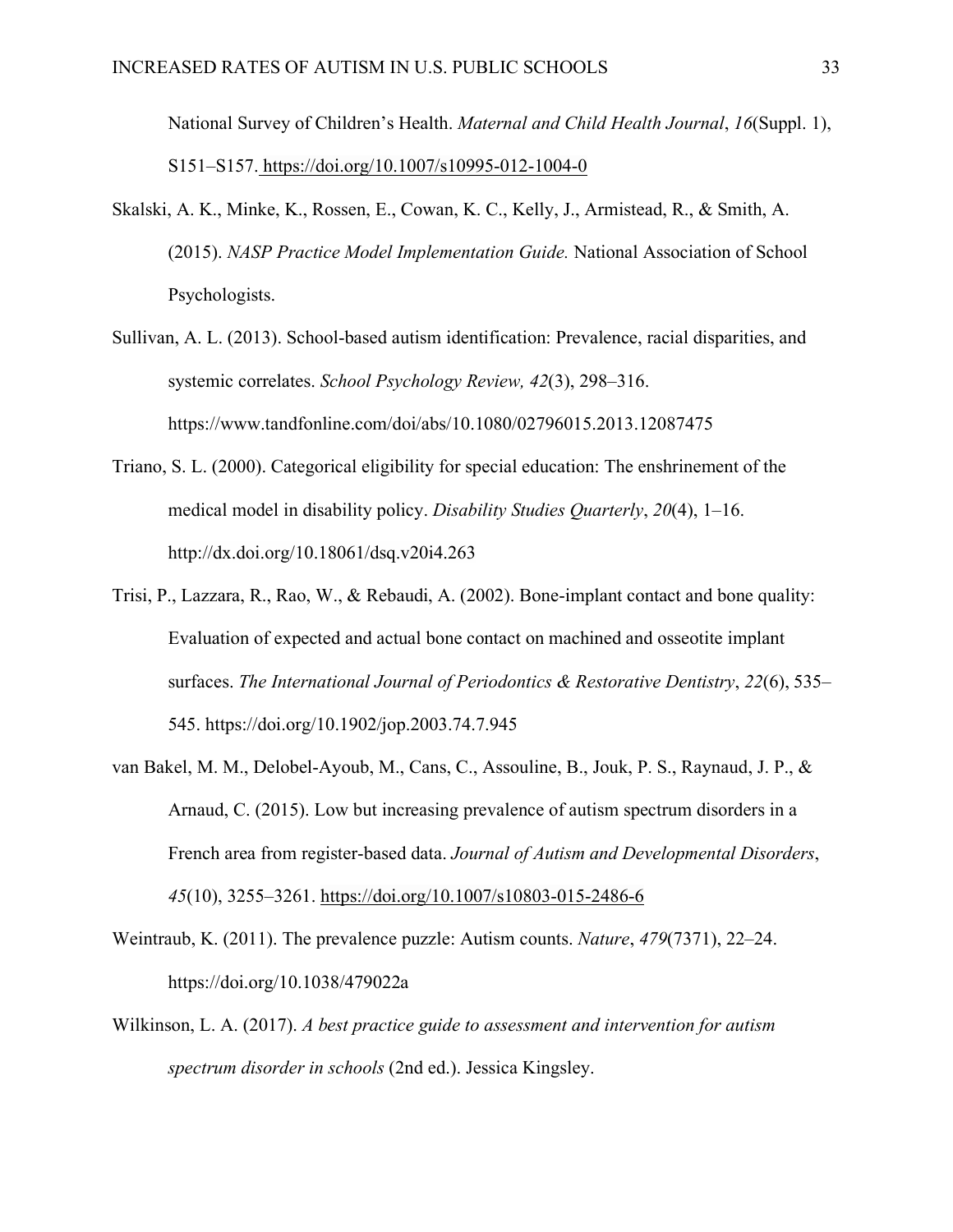- Williams, M. E., Atkins, M., & Soles, T. (2009). Assessment of autism in community settings: discrepancies in classification. *Journal of Autism and Developmental Disorders*, *39*(4), 660–669. <https://doi.org/10.1007/s10803-008-0668-1>
- Worley, J. A., Matson, J. L., Sipes, M., & Kozlowski, A. M. (2011). Prevalence of autism spectrum disorders in toddlers receiving early intervention services. *Research in Autism Spectrum Disorders*, *5*(2), 920–925. [https://doi.org/10.1016/j.rasd.2010.10.007](https://doi-org.libproxy.chapman.edu/10.1016/j.rasd.2010.10.007)
- Yeargin-Allsopp, M., Rice, C., Karapurkar, T., Doernberg, N., Boyle, C., & Murphy, C. (2003). Prevalence of autism in a US metropolitan area. *JAMA*, *289*(1), 49–55. https://doi.org[/10.1001/jama.289.1.49](https://doi-org.libproxy.chapman.edu/10.1001/jama.289.1.49)
- Zirkel, P. (2011). Autism litigation under the IDEA: A new meaning of "disproportionality"? *Journal of Special Education Leadership*, *24*, 92–103.

<http://www.casecec.org/resources/jsel.asp>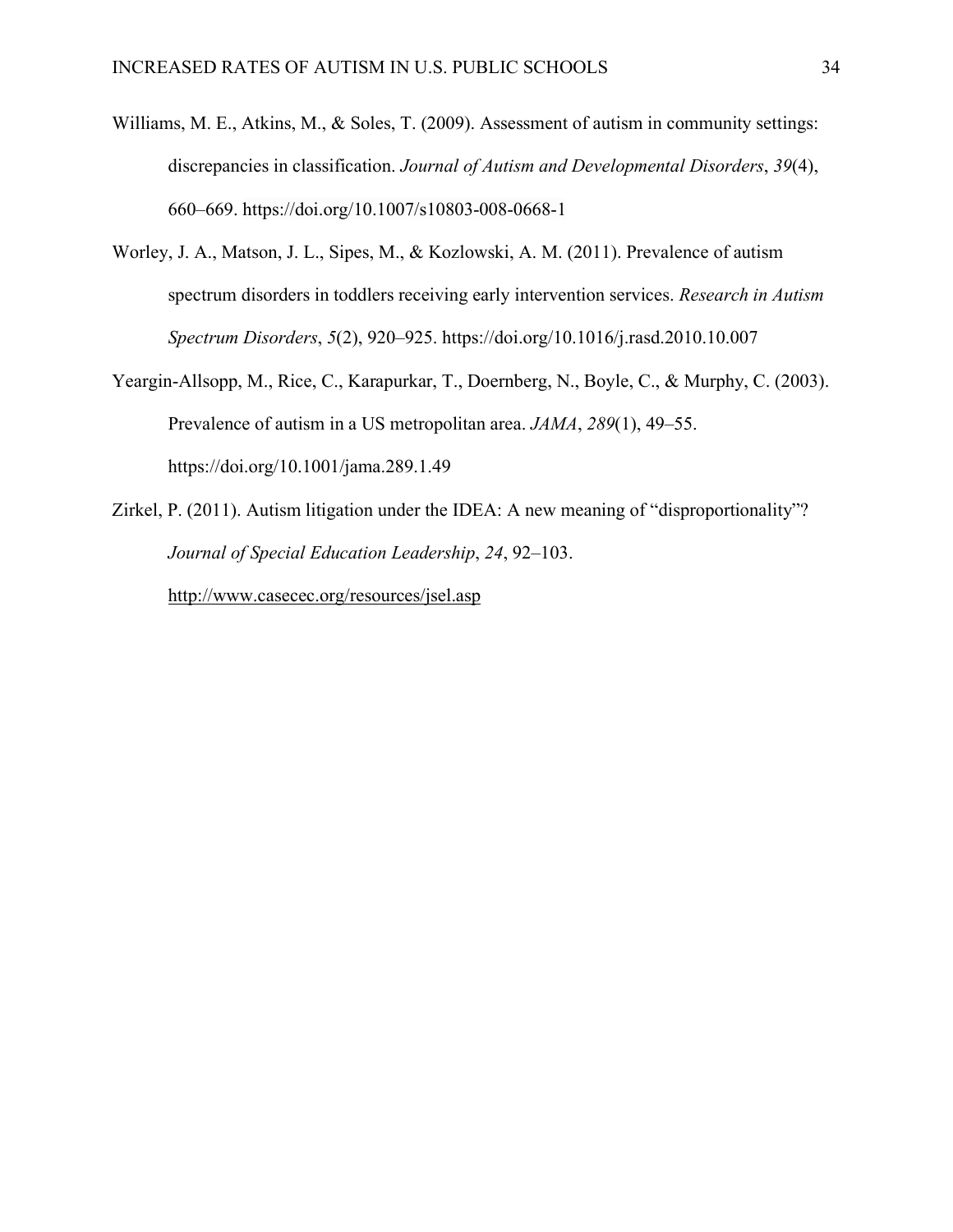# **Table 1**

| <b>Eligibility Category</b>            | Criteria                                                                                                                                                                                                                                                                                                                                                                                                                                                                                                                                                                                                           |
|----------------------------------------|--------------------------------------------------------------------------------------------------------------------------------------------------------------------------------------------------------------------------------------------------------------------------------------------------------------------------------------------------------------------------------------------------------------------------------------------------------------------------------------------------------------------------------------------------------------------------------------------------------------------|
| <b>Intellectual Disability</b><br>(ID) | • Significantly subaverage general intellectual functioning<br>• Exists concurrently with deficits in adaptive behavior<br>• Manifested during the developmental period<br>• Adversely affects the child's educational performance<br>(Previously labeled "mental retardation")                                                                                                                                                                                                                                                                                                                                    |
| Emotional<br>Disturbance (ED)          | • Exhibits one or more of the following characteristics over a long<br>period of time that adversely affect the child's educational<br>performance:<br>• Inability to learn, unexplained by intellectual, sensory, or health<br>factors<br>• Inability to build or maintain interpersonal relationships<br>• Inappropriate behaviors/feelings under normal circumstances<br>• General pervasive unhappy or depressed mood<br>• Tendency to develop physical symptoms or fears associated with<br>personal/school problems<br>· Includes schizophrenia<br>(Does not apply to children who are socially maladjusted) |
| Specific Learning<br>Disability (SLD)  | • A disorder in one or more of the basic psychological processes<br>involved in understanding/using language either written or spoken<br>• May express as imperfect ability to listen, think, speak, read, write,<br>spell, and do math<br>• Includes perceptual disabilities, brain injury, minimal brain<br>dysfunction, dyslexia, and developmental aphasia<br>(Does not include learning problems that are primarily the result of<br>vision, hearing, or motor disabilities; intellectual disabilities;<br>emotional disturbance; or environmental, cultural, or economic<br>disadvantage)                    |
| Other Health<br>Impairment (OHI)       | • Having limited strength, vitality, or alertness that results in limited<br>alertness in the educational environment<br>• Due to chronic or acute health problems, including asthma,<br>ADD/ADHD, diabetes, epilepsy, a heart condition, hemophilia, lead<br>poisoning, leukemia, nephritis, rheumatic fever, sickle cell anemia,<br>or Tourette's syndrome<br>(Adversely affects the child's educational performance)                                                                                                                                                                                            |
| Autism Spectrum<br>Disorder (ASD)      | • A developmental disability that significantly affects verbal and<br>nonverbal communication and social interaction<br>• Generally evident by age 3                                                                                                                                                                                                                                                                                                                                                                                                                                                               |

*Special Education Eligibility Categories and Criteria*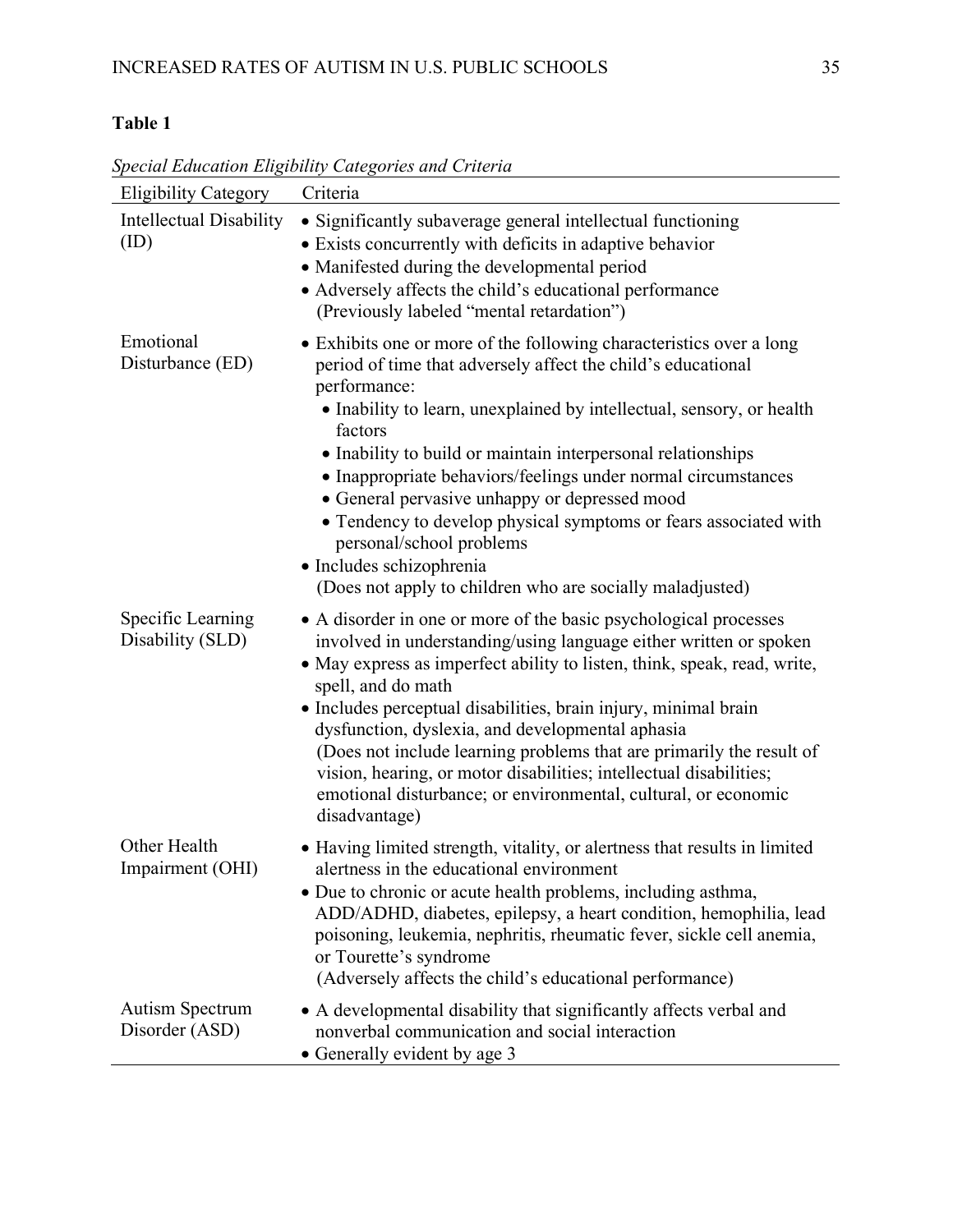• Other symptoms may include engagement in repetitive activities and stereotyped movements, resistance to environmental change/daily routine change, or unusual responses to sensory experiences (Adversely affects the child's educational performance)

*Note.* Criteria for Special Education and Related Services provided by IDEA. Adapted from Sec. 300.8 Child with a Disability, Individuals with Disabilities Education Act, 2017, retrieved from https://sites.ed.gov/idea/regs/b/a/300.8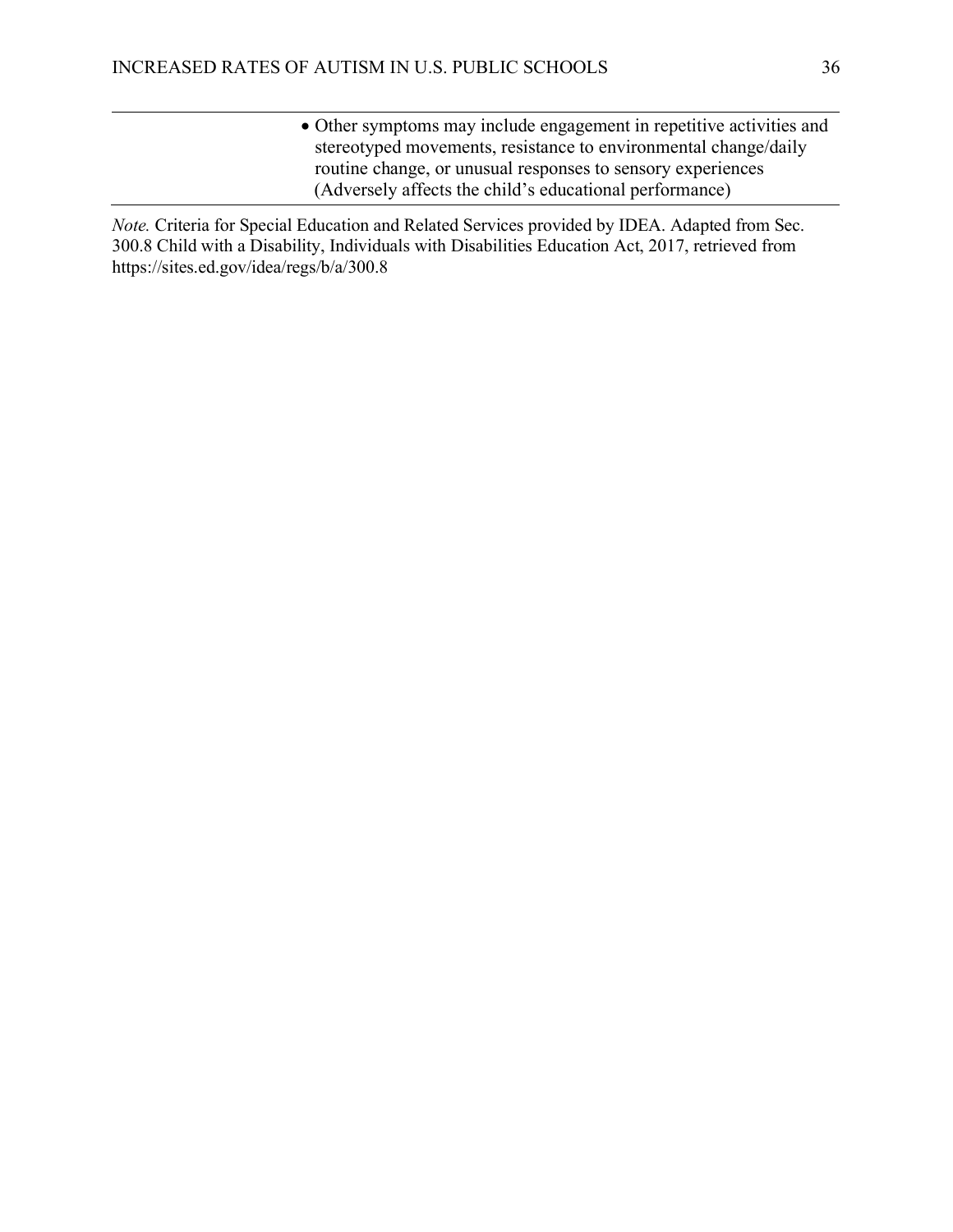# **Table 2**

| <b>State</b> | U.S. Region | Special Education Population 2015 U.S. Rank Region Rank |    |                |
|--------------|-------------|---------------------------------------------------------|----|----------------|
| California   | West        | 734,422                                                 |    |                |
| Colorado     | West        | 86,349                                                  | 21 | 2              |
| Texas        | South       | 446,276                                                 | 2  |                |
| Missouri     | Midwest     | 109,830                                                 | 18 | $\overline{4}$ |
| New York     | Northeast   | 448,768                                                 | 3  |                |
| Pennsylvania | Northeast   | 285,806                                                 | 5  | 3              |

*Sample States and their Rank in the United States and by Region for Population Size*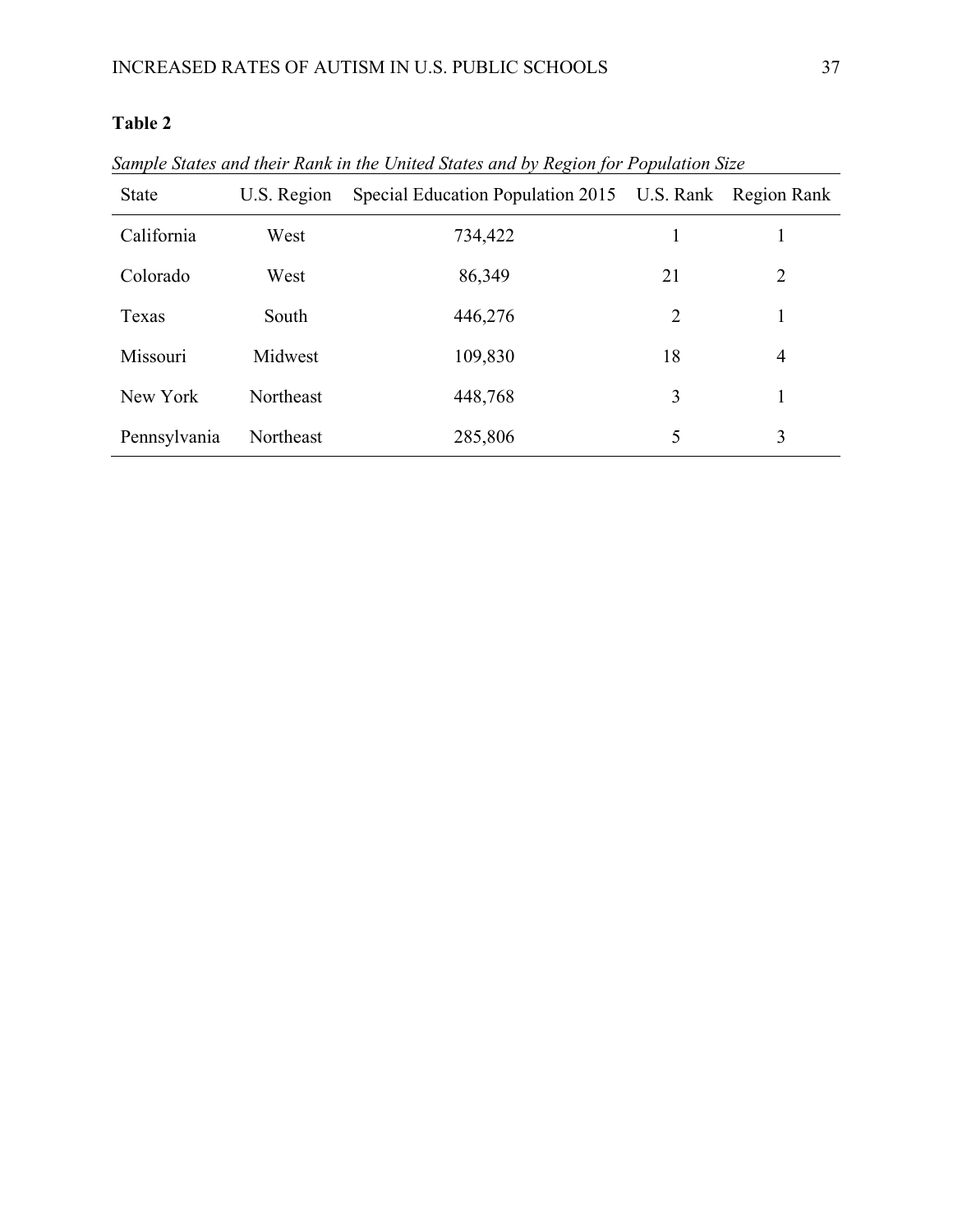

# *Gap scores per disability category and state: 2000–2015*

*Note.* Gap scores represent the difference between the expected and actual population in each disability category. Expected population is determined by multiplying the enrollment in each category in the year 2000 by the growth rate in each state's special education population from 2000 to 2015.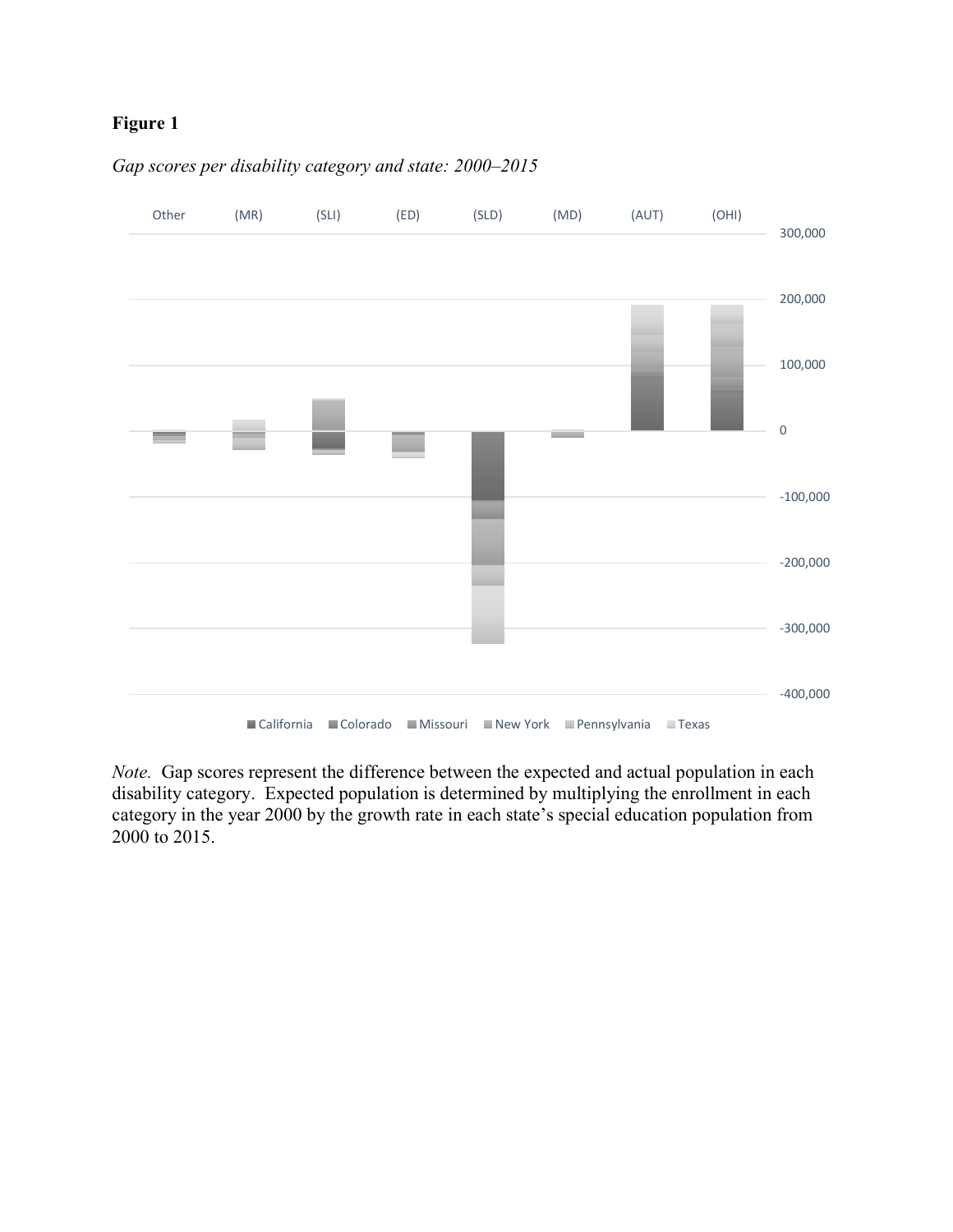

# *Gap scores per disability category, using NCES data 2000–2015*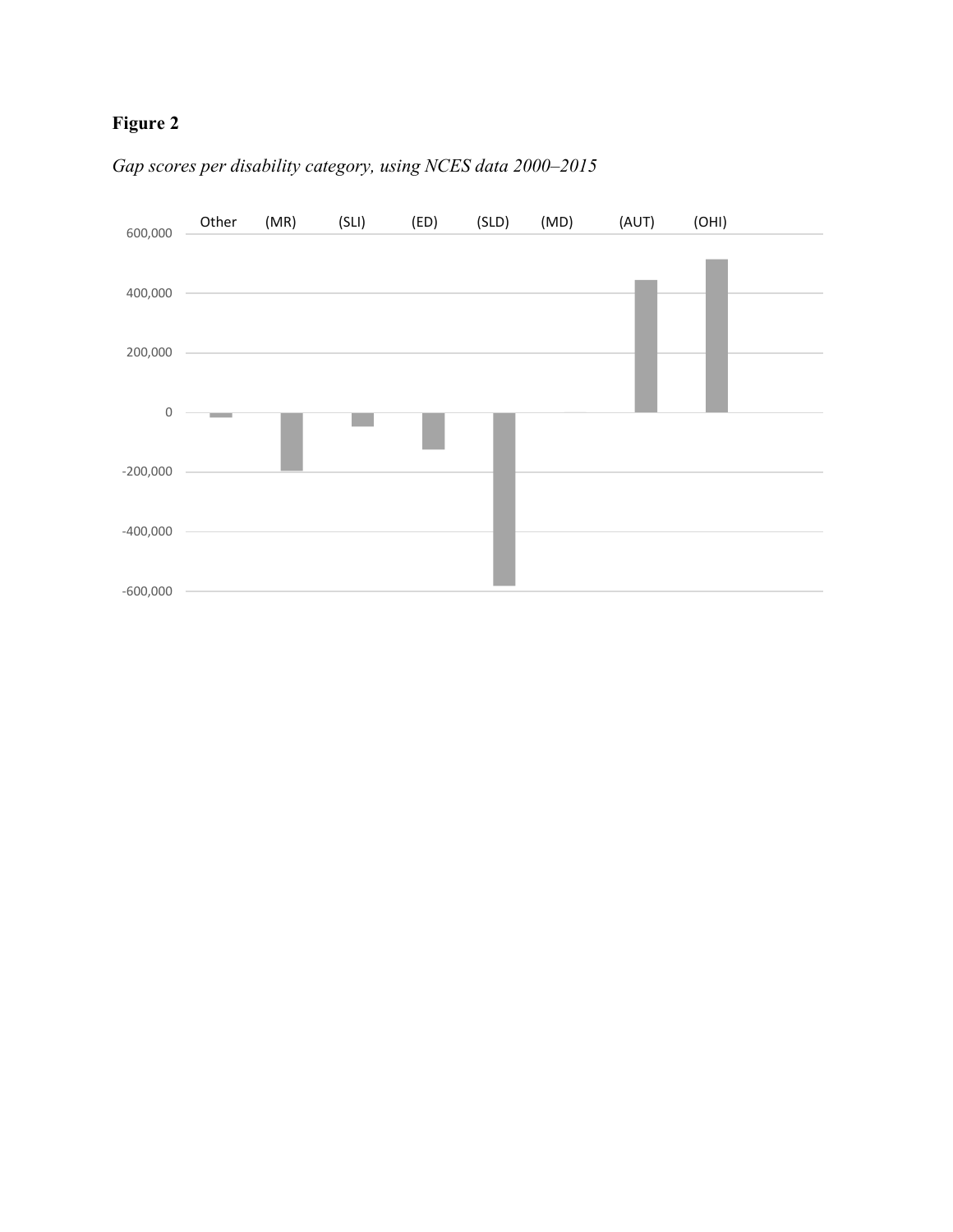*Increase in autism rate from 2000 to 2015 by state and percentage of all special education* 

# *students*



2000 2001 2002 2003 2004 2005 2006 2007 2008 2009 2010 2011 2012 2013 2014 2015